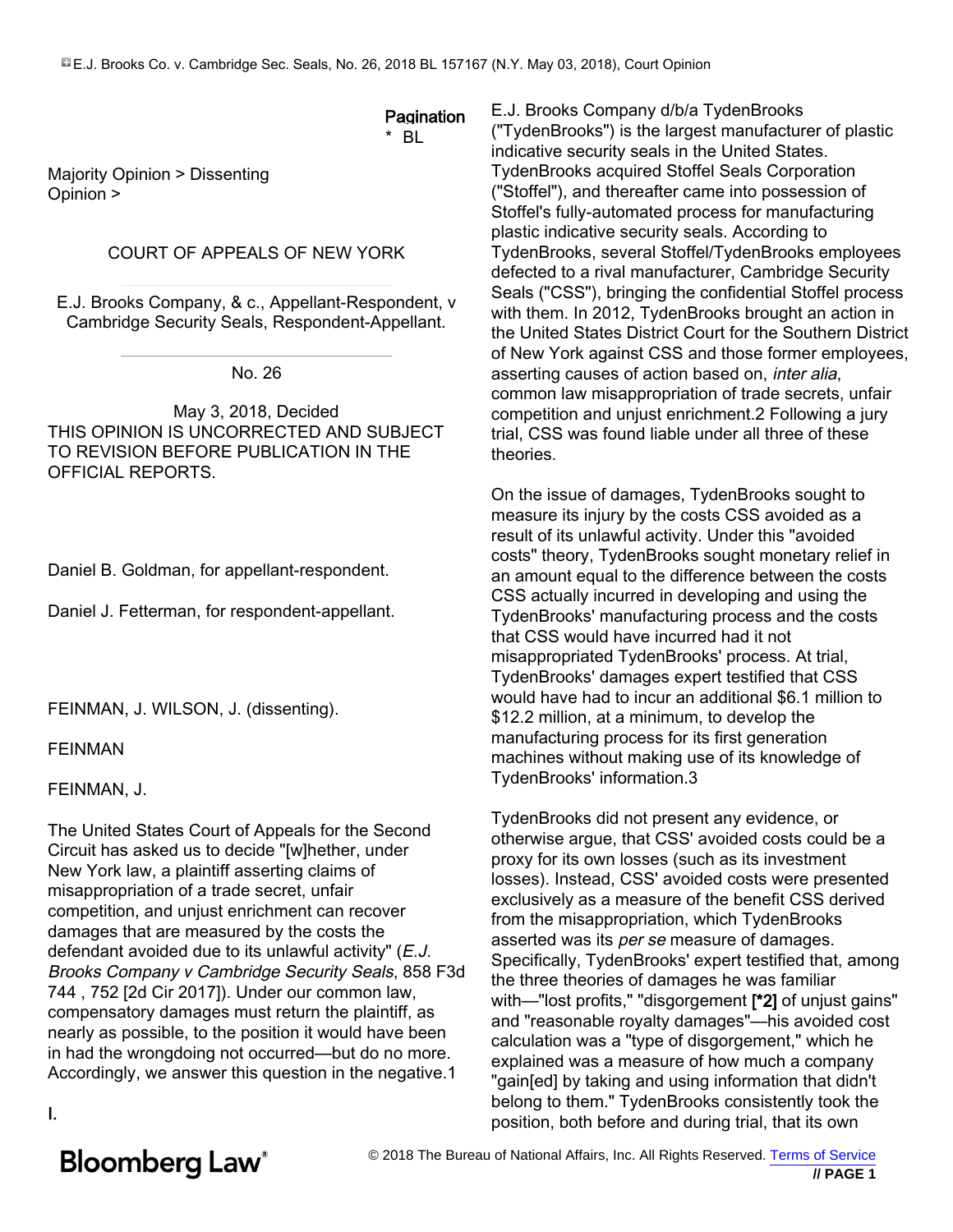financial losses were irrelevant to its "avoided costs" theory of damages. For instance, TydenBrooks brought motions in limine to, among other things, exclude evidence that any customers it lost to CSS were due to factors other than CSS' misappropriation. The court granted the motions, holding that such evidence was irrelevant because "TydenBrooks is not claiming damages from the loss of customers," but rather, "based on the idea that, by stealing TydenBrooks' trade secrets, CSS was able to avoid development costs . . . ."

At the close of trial, the court charged the jury on damages based solely on an avoided costs theory: "In evaluating cost savings, you are to use the standard of comparison method. Under this method, you are to compare actual costs incurred by the defendant you are considering with the costs it would have incurred to produce the same products without the use and knowledge of TydenBrooks' manufacturing process. . . . The difference between the costs actually incurred by the defendant you are considering and the amount he would have incurred in the absence of misappropriation and/or unfair use is the amount of damages that you should award to TydenBrooks." The court reminded the jury that it "may award compensatory damages only for injuries that TydenBrooks proved were proximately caused by a defendant's allegedly wrongful conduct" and "only for those injuries that TydenBrooks has actually suffered or which it is reasonably likely to suffer in the near future." However, the court did not explain how the jury could make the inference that CSS' avoided costs approximated the losses that TydenBrooks "actually suffered" or was reasonably likely to suffer in the near future. Separately, the court instructed the jury that if it found CSS liable for compensatory damages, it may award punitive damages, "[t]he purpose of [which] is not to compensate a plaintiff but to punish a defendant for wanton and reckless or malicious acts and thereby to discourage the defendant and other people or companies from acting in a similar way in the future."

The jury returned a verdict finding CSS liable for trade secret misappropriation, unfair competition and unjust enrichment. It assessed \$1.3 million against CSS in "compensatory damages" on each claim, for a total of \$3.9 million against CSS in compensatory damages. The jury did not award punitive damages.

TydenBrooks moved to amend the judgment to include prejudgment interest under CPLR 5001(a) , which the court denied (see E.J. Brooks Co. v. Cambridge Sec. Seals, 2015 U.S. Dist. LEXIS 174444 , [2015 BL 445046], 2015 WL 9694522 [SD NY Dec. 22, 2015]).4 Second, CSS moved for judgment as a matter of law or a new trial or, in the alternative, to alter or amend the judgment, on the grounds that, among [\*3] other things, avoided costs was an improper measure of damages. The court denied CSS' motion, holding that "the amount of damages recoverable in an action for misappropriation of trade secrets may be measured either by the plaintiff's losses . . . or by the profits unjustly received by the defendant"  $(E.J.$ Brooks Co. v. Cambridge Sec. Seals, 2015 U.S. Dist. LEXIS 174447 , [2015 BL 445054], 2015 WL 9704079 , at \*4 [SD NY Dec. 23, 2015] [citations and internal quotation marks omitted]). The court held that avoided costs could be awarded as damages under either measure; that is, avoided costs could either measure the defendant's gains or, alternatively, the plaintiff's losses (see 2015 U.S. Dist. LEXIS 174447 , [WL] at \*4-\*6).

The parties cross-appealed the District Court's denial of their respective motions to the Second Circuit. With respect to the avoided costs issue raised in CSS' motion, the Second Circuit noted that "neither [the Second Circuit] nor the New York courts appear to have approved the specific type of award in this case" (E.J. Brooks, 858 F3d at 750). On the one hand, the court acknowledged that the Restatement (Third) of Unfair Competition and Second Circuit precedent "commend[] using the amount of avoided costs as a measure of damages in unfair competition cases" ( id. at 749 ; see Matarese v Moore-McCormack Lines, 158 F2d 631 [2d Cir 1946]; Restatement [Third] of Unfair Competition § 45 cmts d, f [1995]). On the other hand, the court noted that "New York courts have suggested that the measure of damages in trade secret cases, even when measured by reference to a defendant's profits, should correspond to a plaintiff's losses as a means of compensation" (E.J. Brooks, 858 F3d at 750 ; see Suburban Graphics Supply Corp. v Nagle, 5 AD3d 663 , 666 , 774 N.Y.S.2d 160 [2d Dept 2004]; Hertz Corp. v Avis, Inc., 106 AD2d 246 , 485 N.Y.S.2d 51 [1st Dept 1985]), a proposition that the court deemed "contrary" to "the specific type of award in this case" (E.J. Brooks, 858 F3d at 750 ). "Assuming New York requires that trade secret damages bear

Both parties filed post-judgment motions. First,

**Bloomberg Law**<sup>®</sup>

#### © 2018 The Bureau of National Affairs, Inc. All Rights Reserved. [Terms of Service](http://www.bna.com/terms-of-service-subscription-products)  **// PAGE 2**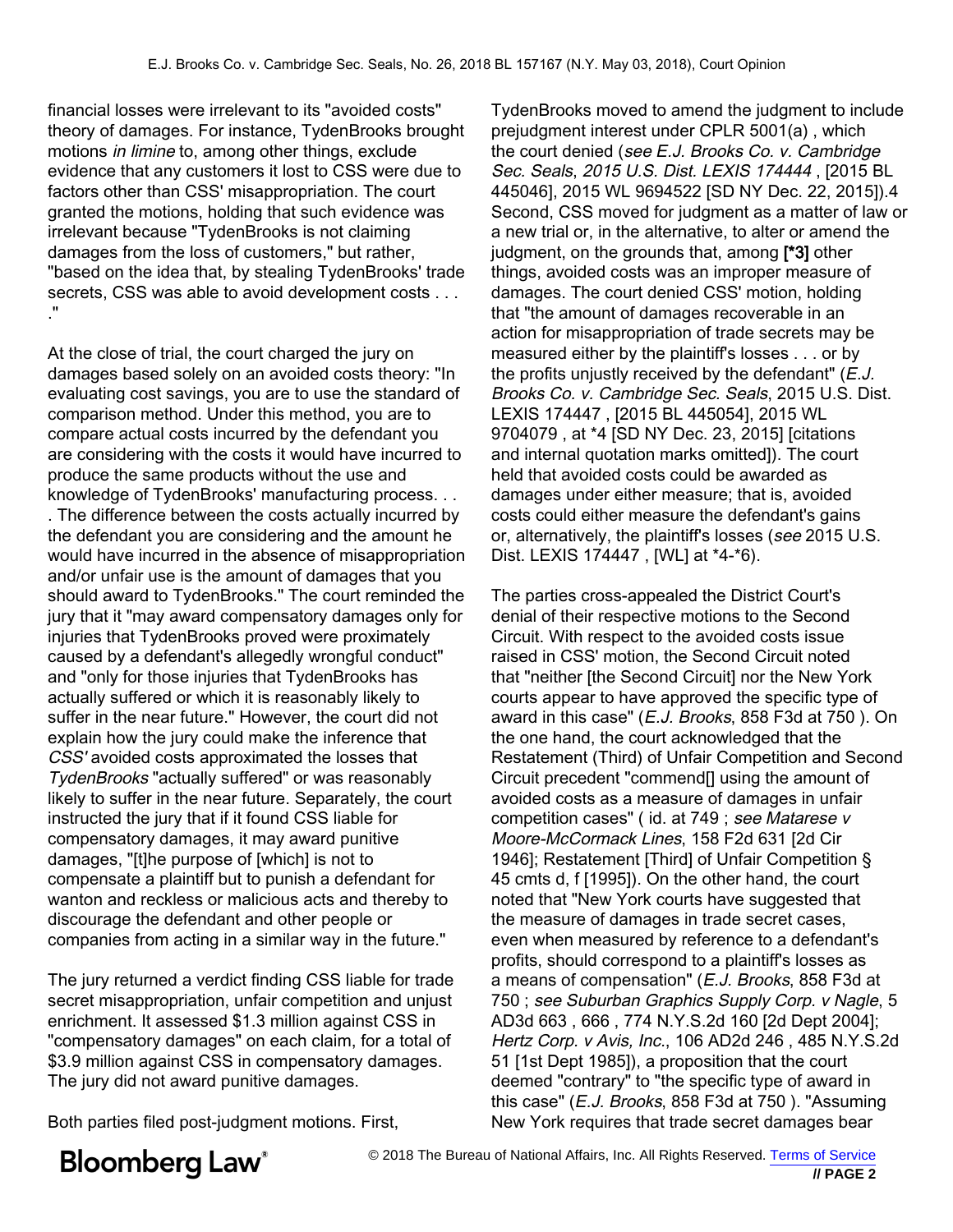some connection to the plaintiff's losses," the Second Circuit conceded that "it is not apparent . . . that assessing damages based on the defendant's avoided costs satisfies the requirement" ( id.). With respect to the prejudgment interest issue, the Second Circuit likewise stated that New York law was inconclusive as to whether prejudgment interest would be "mandatory" on the damages award in this case ( id. at 750-751).

Accordingly, the Second Circuit certified the following questions:

"1. Whether, under New York law, a plaintiff asserting claims of misappropriation of a trade secret, unfair competition, and unjust enrichment can recover damages that are measured by the costs the defendant avoided due to its unlawful activity.

"2. If the answer to the first question is yes,' whether prejudgment interest under [CPLR] § 5001(a) is mandatory where a plaintiff recovers damages as measured by the defendant's avoided costs."

( id. at 752). The Court accepted these questions on June 27, 2017 (see 29 N.Y.3d 1045 , 56 N.Y.S.3d 506 , 78 N.E.3d 1191 [2017]).

# II.

We turn first to the question of whether avoided costs are awardable as compensatory damages in an action based on a theory of unfair competition.

The "fundamental purpose" of compensatory damages is to have the wrongdoer "make the victim whole" (Sharapata v  $\sqrt{4}$  Town of Islip, 56 NY2d 332 , 335 , 437 N.E.2d 1104 , 452 N.Y.S.2d 347 [1982]; see Ross v Louise Wise Services, Inc., 8 NY3d 478 , 489 , 868 N.E.2d 189 , 836 N.Y.S.2d 509 [2007]; Matter of Rothko's Estate, 43 NY2d 305 , 322 , 372 N.E.2d 291 , 401 N.Y.S.2d 449 [1977]). "Put another way, these measure fair and just compensation, commensurate with the loss or injury sustained from the wrongful act" (Sharapata, 56 NY2d at 335 [citations and internal quotations omitted]; see also Steitz v Gifford, 280 N.Y. 15, 20, 19 N.E.2d 661 [1939] ["The damages must be compensatory only" and must result "directly from and as a natural consequence of the wrongful act"]). "The goal is to restore the injured party, to the extent possible, to the position that would have been occupied

had the wrong not occurred" (McDougald v Garber, 73 NY2d 246 , 254 , 536 N.E.2d 372 , 538 N.Y.S.2d 937 [1989]). "The damages cannot be remote, contingent or speculative. They need not be immediate, but need to be so near to the cause only that they may be reasonably traced to the event . . . . " (Steitz, 280 N.Y. at 20). The standard is not one of "mathematical certainty" but only "reasonable certainty" (id.).

Such is the rule in unfair competition cases. Damages must correspond to "the amount which the plaintiff would have made except for the defendant's wrong . . . , not the profits or revenues actually received or earned" by the defendant (McRoberts Protective Agency, Inc. v Lansdell Protective Agency, Inc., 61 A.D.2d 652 , 655 , 403 N.Y.S.2d 511 [1st Dept 1978] [citations and internal quotation marks omitted]; see David Fox & Sons, Inc. v King Poultry Co., 30 AD2d 789 , 790-791 , 292 N.Y.S.2d 21 [1st Dept 1968] [Eager, J., dissenting], revd on dissenting op below 23 NY2d 914 , 246 N.E.2d 166 , 298 N.Y.S.2d 314 [1969], rearg denied 24 N.Y.2d 896 , 249 N.E.2d 476 , 301 N.Y.S.2d 634 [1969]; Santa's Workshop, Inc. v Sterling, 2 AD2d 262, 267, 153 N.Y.S.2d 839 [3d Dept 1956], affd 3 NY2d 757 , 143 N.E.2d 529 , 163 N.Y.S.2d 986 [1957]). Another way of stating this rule is that damages in unfair competition cases should correspond to "plaintiff's losses [that] were a proximate result of defendants' conduct" (Duane Jones Co. v Burke, 306 NY 172 , 191 , 117 N.E.2d 237 [1954]).

Here, CSS was found liable to TydenBrooks under a "misappropriation theory" of unfair competition. Under the "misappropriation theory" of unfair competition, a party is liable if they unfairly exploit "the skill, expenditures and labors" of a competitor ( ITC Ltd. v Punchgini, Inc., 9 NY3d 467 , 476 , 880 N.E.2d 852 , 850 N.Y.S.2d 366 [2007]; Electrolux Corp. v Val-Worth, Inc., 6 N.Y.2d 556 , 567-568 , 161 N.E.2d 197 , 190 N.Y.S.2d 977 [1959]). The essence of the misappropriation theory is not just that the defendant has "reap[ed] where it has not sown," but that it has done so in an unethical way and thereby unfairly neutralized a commercial advantage that the plaintiff achieved through "honest labor" (International News Service v Associated Press, 248 U.S. 215 , 236 , 239-240, 39 S. Ct. 68 , 63 L. Ed. 211 [1918]).5 Damages, therefore,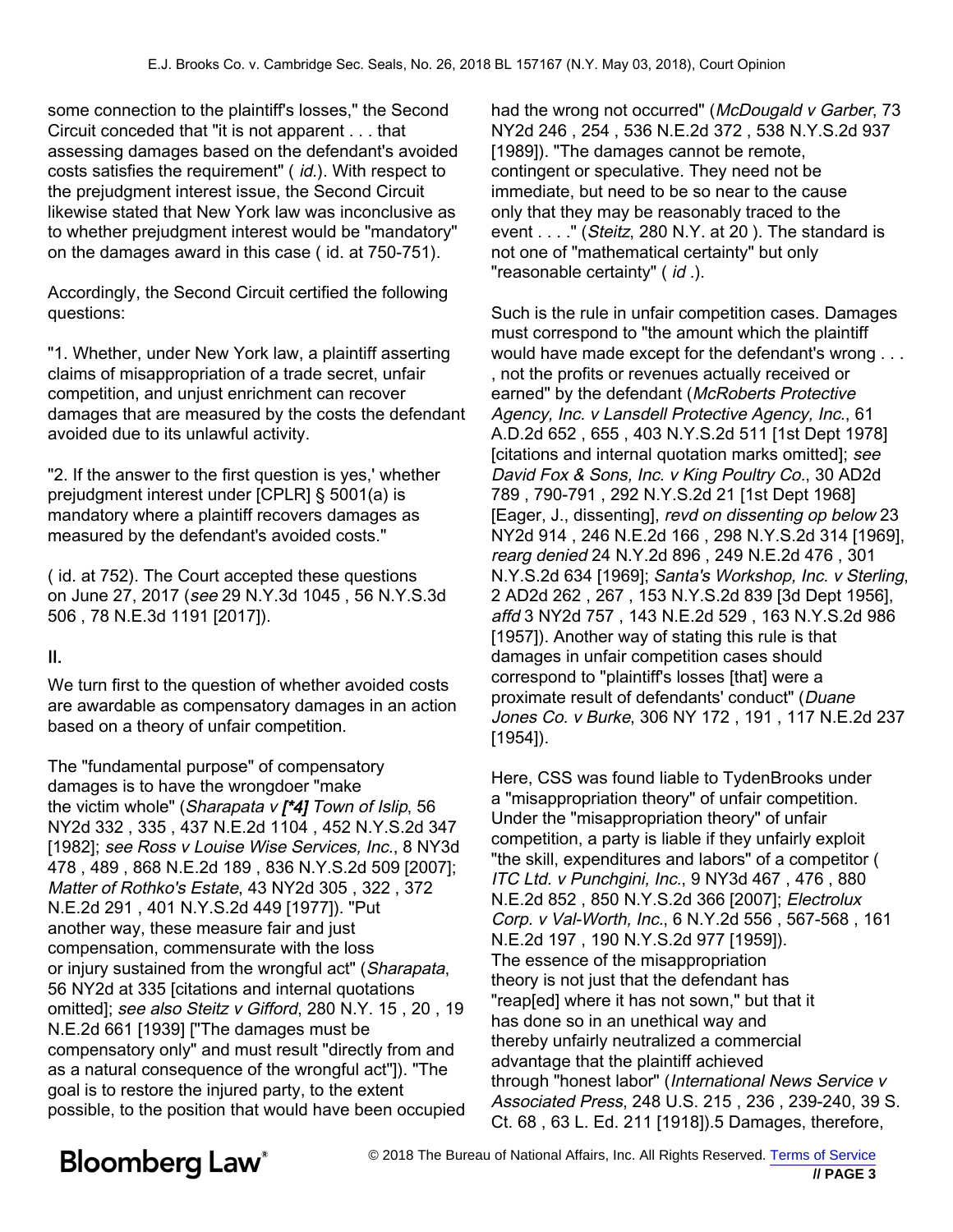must be measured by the loss of the *plaintiff's* commercial advantage, which may not correspond to what the defendant has wrongfully gained (see Electrolux, 6 NY2d at 571-572 ; Victor G. Reiling Assocs. v. Fisher-Price, Inc., 2006 U.S. Dist. LEXIS 22813 , [2006 BL 142068], 2006 WL 1102754 [D Conn Apr. 25, 2006] [applying New York law], reconsideration denied 463 F Supp 2d 117 [D Conn 2006]). "What is true of all actions, and is especially true in a suit for unfair competition[, is that] disposition of each case peculiarly depends upon the precise state of facts disclosed" (Electrolux, 6 NY2d at 571 [citations and internal quotations omitted]), particularly since proof of damages for unfair competition is "especially complicated" where the injury only affects intangible values (6 Callman on Unfair Competition, Trademarks [ $*5$ ] and Monopolies § 23:66 [4th ed.]). However, the principle that a plaintiff's losses may be measured practically and flexibly does not remove the requirement that damages be measured by the plaintiff's actual losses (see Electrolux, 6 NY2d at 572 ).

To be sure, courts may award a defendant's unjust gains as a proxy for compensatory damages in an unfair competition case (see Underhill v Schenck, 238 NY 7, 17, 143 N.E. 773 [1924]; Epstein Engineering, P.C. v Cataldo, 124 AD3d 420 , 421 , 1 N.Y.S.3d 38 [1st Dept 2015]). However, "[t]he accounting for profits in such cases is not in lieu of damages but is the method of computing damages" (Ronson Art Metal Works v Gibson Lighter Mfg. Co., 3 AD2d 227, 230, 159 N.Y.S.2d 606 [1st Dept 1957] [quoting Biltmore Pub. Co. v Grayson Pub. Co., 272 App Div 504, 507, Pub. Co. v Grayson Pub. Co., 272 App Div 504, 507, rearg denied 3 A.D.2d 833 , 161 N.Y.S.2d 830 [1st Dept 1957], motion to cancel and discharge undertaking denied 7 A.D.2d 897 , 181 N.Y.S.2d 869 [1st Dept 1959]). Such a computation of damages may be appropriate where a plaintiff's actual losses cannot "be traced with even approximate precision," but even in those cases it must first be shown that there is "some approximate relation of correspondence, a causal relation not wholly unsubstantial and imaginary, between the gains of the aggressor and those diverted from his [or her] victim" (*Underhill*, 238 NY at 17-18; accord Harry R. Defler Corp., 19 A.D.2d at 403 ). Without evidence of that correspondence,

"[t]here is no presumption of law or of fact" that what a defendant has gained will competently measure what the plaintiff has lost (Michel Cosmetics, Inc. v Tsirkas, 282 NY 195 , 202 , 26 N.E.2d 16 [1940], quoting Dickinson v O. & W. Thum Co., 8 F2d 570 , 575 [6th Cir 1925]). Furthermore, if a plaintiff seeks to establish an inference that its compensable losses are linked to the value of the defendant's gains, then the defendant must be afforded an opportunity to challenge the link with its own rebuttal evidence (see Hyde Park Prods Corp. v Lerner Corp., 65 NY2d 316, 322, 480 N.E.2d 1084, 491 N.Y.S.2d 302 [1985].

In Michel Cosmetics (282 NY 195 , 26 N.E.2d 16 ), the defendants stole the plaintiff's manufacturing process for making lipsticks and packaged and sold the products in the same containers that the plaintiff used, "with the object of deceiving buyers into the belief that they were buying the product of the plaintiff" (see id. at 197-198 ). The trial court ordered the defendants to pay plaintiffs "all profits . . . on the lipsticks manufactured and sold by defendants . . . [as] if said lipsticks had been manufactured and sold by plaintiff" ( id. at 198 [emphasis added]).6 This Court held that the measure of damages was overbroad. The Court stated that "[t]he wrong inflicted upon the plaintiff is analogous to the wrong suffered by an owner through infringement of his patent or trade-mark, and the rule of damages is similar. An infringer must compensate the owner of a trade-mark, a patent, a process or a formula for the profits which the owner would have acquired in [the owner's] business except for such infringement" ( id. at 200). The Court acknowledged that, "if the plaintiff would otherwise have made the sales of lipsticks which in fact the defendants made by the use of plaintiff's formulas," then the plaintiff would be "entitled to recover from the defendants [such] amount of the profits" ( id.). However, the Court observed that there was insufficient [<sup>\*</sup>6] evidence that the defendant's customers actually overlapped with the plaintiff's, noting in particular that the defendants distributed the products in countries where the plaintiff was not even marketing them (see id. at 200-201). When a plaintiff "seeks to recover damages," the Court held that "the burden is on him to prove by competent and sufficient evidence his lost sales, or that he was compelled to reduce prices as the result of his competitor's wrongful conduct" ( id. at 202). Because the evidence in Michel Cosmetics was "insufficient to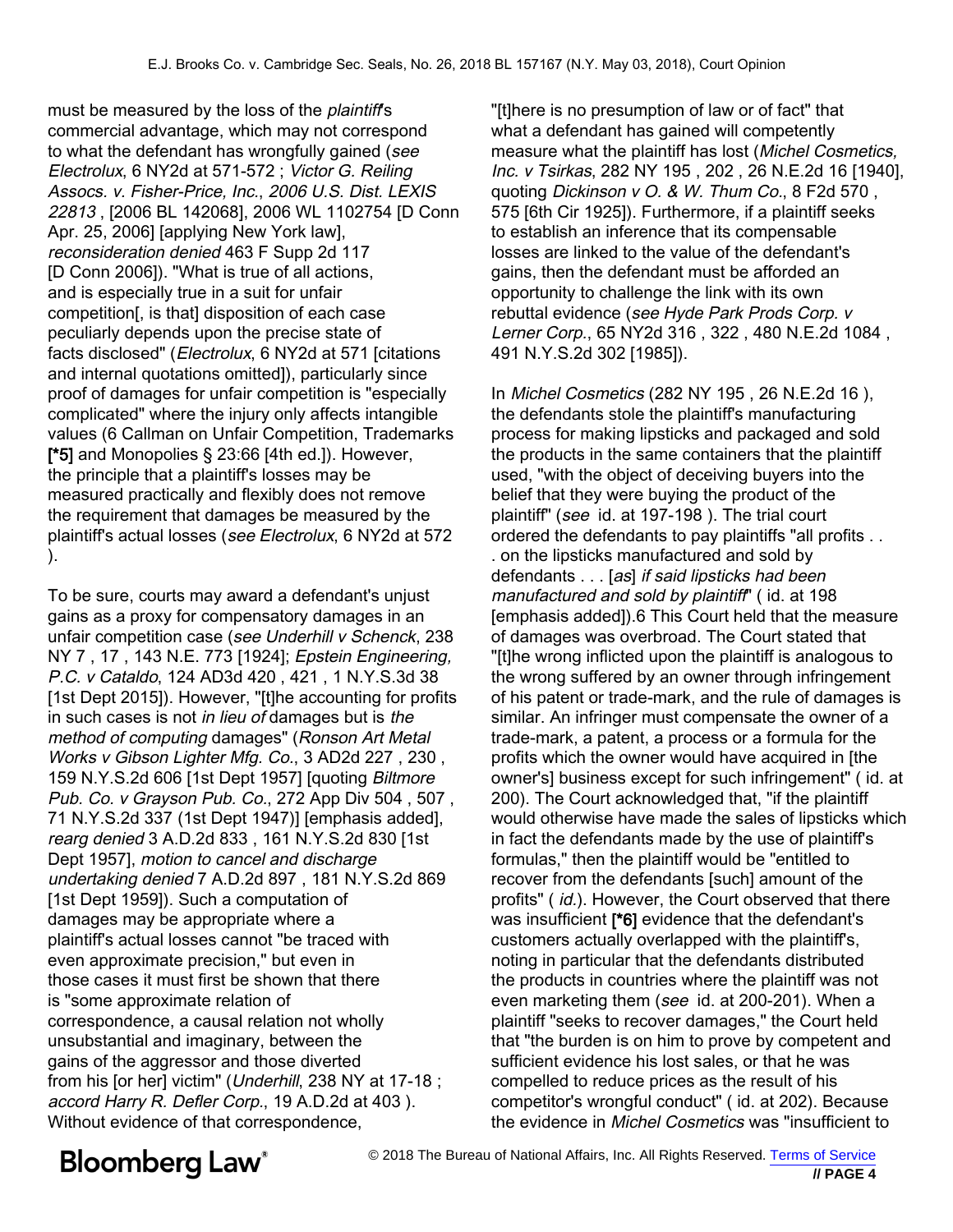justify an inference that the plaintiff would have made all the sales actually made by the defendants," the Court remitted for a new trial on damages ( id. at 204).

In Hyde Park (65 NY2d 316 , 480 N.E.2d 1084 , 491 N.Y.S.2d 302 ), the defendant who wrongfully solicited customers away from the plaintiff was found liable for unfair competition. The trial court awarded damages equal to the profits that the defendant made by selling to the plaintiff's customers (see id. at 320). We held that this was error and that the defendants should have been permitted to introduce evidence that, among other things, the defendant's customers were no longer customers of the plaintiff at the time the defendant made its sales, or that they were bulk buyers whose orders could not entirely have been fulfilled by the plaintiff (see id. at 322). Sales to such customers, we held, should have been excluded from the damages award, since they did not rationally relate to any "lost opportunity for profit" caused by the solicitation (*id.*).

Michel Cosmetics and Hyde Park establish that, while a defendant's gains may be evidence of a plaintiff's losses, they will not be presumed to be the actual measure of a plaintiff's losses. Otherwise, damages would "cease[] to serve the compensatory goals of tort recovery" (McDougald, 73 NY2d 246 at 255 , 536 N.E.2d 372 , 538 N.Y.S.2d 937 ). The dissent notes, correctly, that neither Michel Cosmetics nor Hyde Park were about avoided costs. However, these cases signify more broadly that the measure of damages in a trade secret action must be designed, as nearly as possible, to restore the plaintiff to the position it would have been in but for the infringement. Whether those losses are measured by the defendant's profits, revenues, cost savings or any other measure of unjust gain, there is "no presumption of law or of fact" that such a figure will adequately approximate the losses incurred by the plaintiff (Michel Cosmetics, 282 NY at 202 ; see Electrolux, 6 NY2d at 571-572 ). A plaintiff therefore may not elect to measure its damages by the defendant's avoided costs in lieu of its own losses.

as damages in trade secret actions. "A plaintiff claiming misappropriation of a trade secret must prove: (1) it possessed a trade secret, and (2) defendant is using that trade secret in breach of an agreement, confidence, or duty, or as a result of discovery by improper means" (Shaw Creations Inc. v. Galleria Enters., Inc., 29 Misc 3d 1213 [A], 918 N.Y.S.2d 400 , 2010 NY Slip Op 51813[U] , at \*7 [Sup Ct, New York County 2010], quoting Integrated Cash Management Services, Inc. v Digital Transactions, Inc., 920 F2d 171 , 173 [2d Cir 1990]). A trade secret is "any  $[*7]$  formula, pattern, device or compilation of information which is used in one's business, and which gives [one] an opportunity to obtain an advantage over competitors who do not know or use it" (Ashland Management Inc. v Janien, 82 NY2d 395 , 407 , 624 N.E.2d 1007 , 604 N.Y.S.2d 912 [1993]). This Court has not definitively stated whether trade secret damages may be measured by avoided costs—or, for that matter, by any other measure of the defendant's own gains.

In Hertz Corp. v Avis, Inc . (106 AD2d 246 , 485 N.Y.S.2d 51 [1st Dept 1985]), the Appellate Division held that trade secret damages may not be measured by a defendant's increased profits, except to the extent that those profits are evidence of the plaintiff's own losses. There, the plaintiff alleged that a departing employee retained confidential documents and trade secrets (see id. at 247 ). Using these materials, the defendant was able to "reverse substantial business losses" and "correct operational deficiencies" (*id .*). The plaintiff abandoned any allegation that the use of its trade secrets had caused it any harm; instead, the plaintiff sought to measure "damages" exclusively by the defendant's profits ( id. at 248-250 ). The trial court granted the plaintiff's discovery request for the defendant's financial statements, and the Appellate Division reversed. Because the plaintiff conceded that it suffered no harm, the defendant's financials were "irrelevant to [its] claim for damages" ( id. at 249 ). Relying largely on unfair competition cases, where recovery is limited to a plaintiff's own losses (see Part II, supra), the court stated that the plaintiff was only "entitled to recover as damages the amount of loss sustained by it, including opportunities for profit on the accounts diverted from it through defendants' conduct" ( id. at 251 , quoting Duane Jones Co., 306 NY at 192).

Trade secret cases following Hertz have generally adhered to this holding (see Equity Now, Inc. v Wall

# III.

We next turn to whether avoided costs are awardable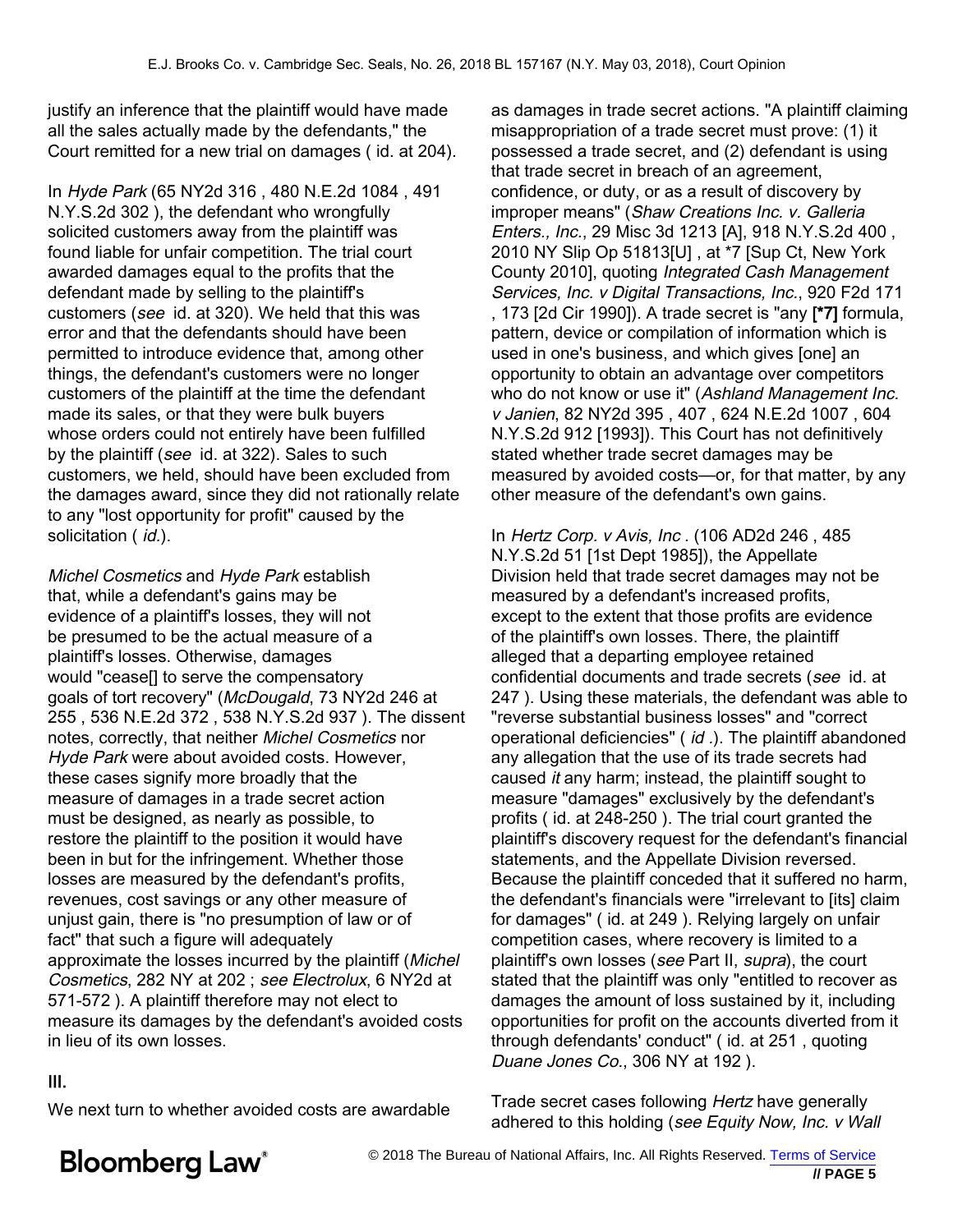St. Mortgage Bankers, Ltd., 98 AD3d 909 , 950 N.Y.S.2d 904 [1st Dept 2012] ["(P)laintiff was entitled to damages for the profits it lost as a result of defendant's conduct"], lv denied 21 N.Y.3d 854 [2013]; Suburban Graphics Supply Corp., 5 AD3d 663 , 666 , 774 N.Y.S.2d 160 [2d Dept 2004] [ "The measure of damages for unfair competition and the misappropriation and exploitation of confidential information is the loss of profits sustained by reason of the improper conduct"]; Allan Dampf, P. C. v Bloom,<br>127 A.D.2d 719 , 720 , 512 N.Y.S.2d 116 [2d Dept 1987] [same]; Feinberg v Poznek, 12 Misc 3d 1185 [A], 824 N.Y.S.2d 762 , 2006 NY Slip Op 51456[U] , at \*4 [Sup Ct, New York County 2006]; Robert Plan Corp. v. Onebeacon Ins., 10 Misc 3d 1053 [A], 809 N.Y.S.2d 483 , 2005 NY Slip Op 51940[U] [Sup Ct, Nassau County 2005]; Hair Say, Ltd. v. Salon Opus, Inc., 6 Misc 3d 1041 [A], 800 N.Y.S.2d 347 , 2005 NY Slip Op 50382[U] , at \*9 [Sup Ct, Nassau County 2005]).

We agree that damages in trade secret actions must be measured by the losses incurred by the plaintiff, and that damages may not be based on the infringer's avoided development costs. Authorities embracing the avoided cost method of damages almost universally consider them a measure of the *defendant's* unjust gains, rather than the plaintiff's losses (see, e.g., GlobeRanger Corporation v Software AG United States of America, Incorporated, 836 F3d 477 , 499 [5th Cir 2016]; G.S. Rasmussen & Assocs. v. Kalitta Flying Serv., 1997 U.S. App. LEXIS 34884 , [132 F.3D 39], 1997 WL 774869 , at \*2 [9th Cir Dec. 11, 1997]; Litton Sys., Inc. v Ssangyong Cement Indus. Co. [\*8] , 107 F3d 30 , [published in full-text format at 1997 U.S. App. LEXIS 2386 ], 1997 WL 59360 , at \*8 [Fed Cir Feb. 13, 1997]; Salsbury Labs. v Merieux Labs., 908 F2d 706 , 714-715 [11th Cir 1990]). This calculation of damages, however, does not consider the effect of the misappropriation on the *plaintiff.*<br>Because this figure is tied to the defendant's gains rather than the plaintiff's losses, it is not a permissible measure of damages.

It is true that, in trade secret cases, "loss" is broadly defined and must account for the fact that trade secrets inherently derive their value from their confidentiality. The plaintiff's injury in trade secret misappropriation cases includes the loss of "competitive advantage over others . . . by virtue of its exclusive access" to the

secret (Ruckelshaus v. Monsanto Co., 467 U.S. at 1012 ). Where disclosure of a trade secret has "destroy[ed] that competitive edge" (*id*.), the plaintiff's costs of developing the product may be the best evidence of the (now-depleted) value that the plaintiff placed on the secret (see W.L. Gore & Associates, Inc. v GI Dynamics, Inc., 872 F Supp 2d 883 , 892 [D Ariz 2012]; In re Cross, 2006 U.S. Dist. LEXIS 56112 , [2006 BL 87260], 2006 WL 2337177 , at \*6 [SD NY Aug. 11, 2006]; LinkCo, Inc. v Fujitsu Ltd., 232 F Supp 2d 182 , 185 [SD NY 2002]). However, it is neither automatically nor presumptively the case that the costs avoided by the *defendant* will be an adequate approximation of the *plaintiff's* investment losses, any more than it can be presumed that the defendant's sales would approximate those of the plaintiff (see Michel Cosmetics, 282 NY at 202 ). Indeed, the cases cited by TydenBrooks show the opposite: that the plaintiff's actual development costs will commonly be used as a proxy for the *defendant's* saved development costs (under a damages regime that permits recovery of unjust gains) (see, e.g., GlobeRanger, 836 F3d at 499-500 ; University Computing Co. v Lykes-Youngstown Corp., 504 F2d 518 , 538 [5th Cir 1974]). This is only logical; the plaintiff's actual development costs have actually been incurred and are known, whereas the defendant's avoided costs, by definition, are hypothetical. Flipping this formula — measuring the *plaintiff's* actual expenditures, a known quantity, by the *defendant's* projected expenditures, an unknown one — is precisely the kind of "wholly unsubstantial and imaginary" nexus that Judge Cardozo warned of in Underhill ( 238 NY at 17-18 ).

# IV.

Finally, the certified question asks us whether avoided costs may be awarded as compensatory damages in an unjust enrichment action. We have stated that, in order to sustain an unjust enrichment claim, "[a] plaintiff must show that (1) the other party was enriched, (2) at [the plaintiff's] expense, and (3) that it is against equity and good conscience to permit [the other party] to retain what is sought to be recovered" (Mandarin Trading Ltd. v Wildenstein, 16 NY3d 173 , 182 , 944 N.E.2d 1104 , 919 N.Y.S.2d 465 [2011]). However, this doctrine is a narrow one; it is "not a catchall cause of action to be used when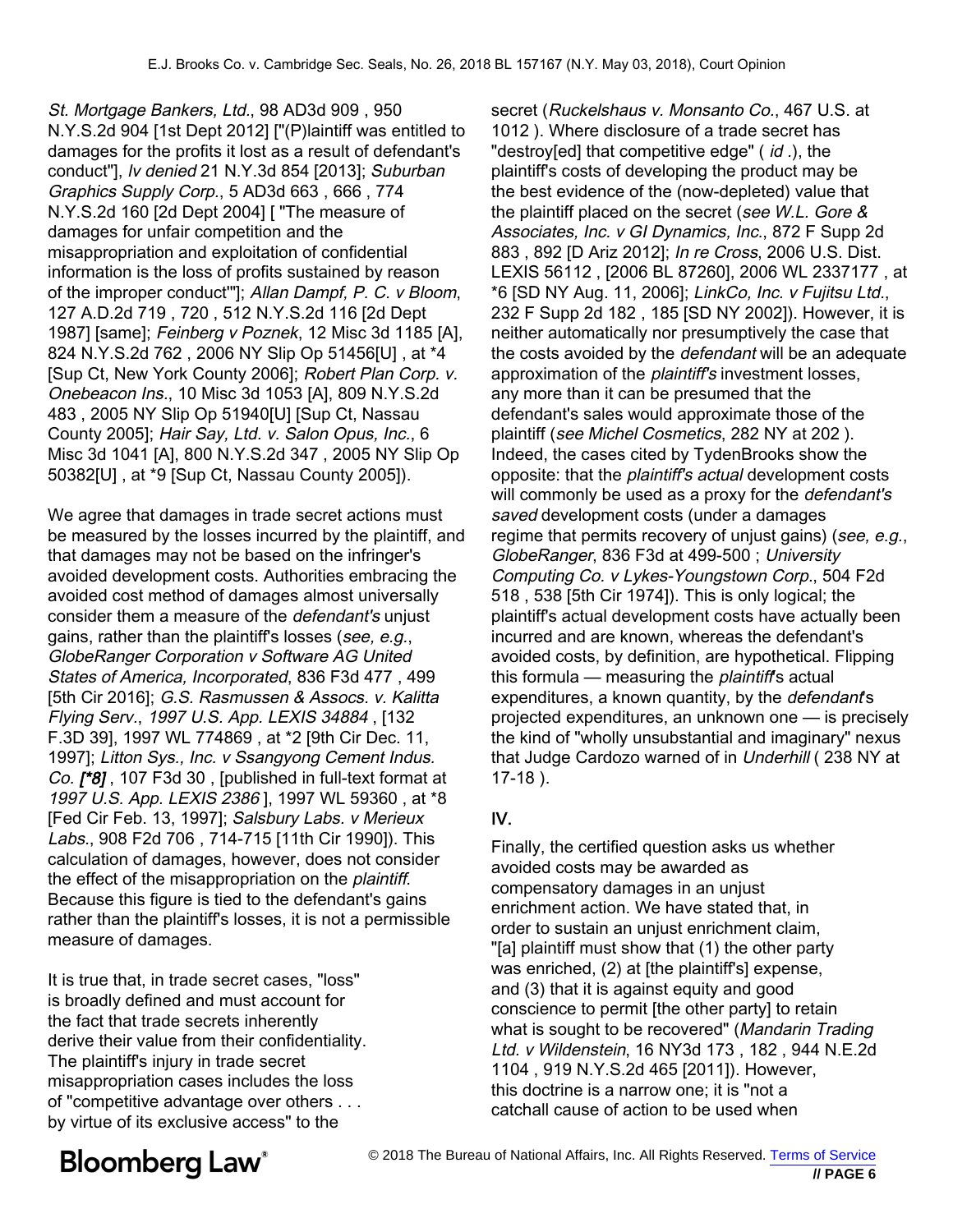others fail" (Corsello v Verizon N.Y., Inc., 18 NY3d 777 , 790 , 967 N.E.2d 1177 , 944 N.Y.S.2d 732 [2012]). Unjust enrichment, or an action in quasi-contract, "is available only in unusual situations when, though the defendant has not breached a contract nor committed a recognized tort, circumstances create an equitable obligation running from the defendant to the plaintiff. Typical cases are those in which the defendant, though guilty of no wrongdoing, has received [\*9] money to which he or she is not entitled" (*id*.). In such circumstances, equity merely intervenes to deem the parties privy to each other (*see Miller v Schloss*,<br>218 NY 400, 113 N.E. 337 [1916]). "The contract is a mere fiction, a form imposed in order to adapt the case to a given remedy . . . . The law creates it, regardless of the intention of the parties, to assure a just and equitable result" (Clark-Fitzpatrick, Inc. v Long Island R. R. Co., 70 NY2d 382 , 388-389 , 516 N.E.2d 190 , 521 N.Y.S.2d 653 [1987], quoting *Bradkin v Leverton,* 26 NY2d 192, 196, 257 N.E.2d 643 , 309 N.Y.S.2d 192 [1970]).7 IDT Corp. v Morgan Stanley Dean Witter & Co. (12 NY3d 132 , 142, 907 N.E.2d 268 , 879 N.Y.S.2d 355 [2009]) is instructive. There, the plaintiff, IDT, brought an unjust enrichment action (among other causes of action) against its former advisor, Morgan Stanley, alleging that Morgan Stanley used its intimate knowledge of IDT's confidential business and financial information in order to induce a third-party, Telefonica, to breach a contract with IDT (see id. at 136-139). Under the contract in question, IDT would have acquired a 10% stake in the operations of SAm-1, a large undersea fiber-optic cable, as the anchor tenant of the cable network (see IDT, 2006 WL 4682158 [Sup Ct, New York County Apr. 10, 2006], affd 45 AD3d 419 , 846 N.Y.S.2d 116 [1st Dept 2007], revd 12 NY3d 132 , 907 N.E.2d 268 , 879 N.Y.S.2d 355 ). IDT alleged that Morgan Stanley misappropriated its confidential information and induced the breach so that it could earn substantial investment banking fees replacing IDT as anchor tenant (see id.). We held that the unjust enrichment claim could not "support the disgorgement of any profits Morgan Stanley obtained from Telefonica or other companies, in connection with SAm-1" (IDT, 12 NY3d at 142 ). "In seeking Morgan Stanley's profits from SAm-1, IDT [did] not, and [could] not, allege that Morgan Stanley [had] been unjustly enriched at IDT's expense, because IDT did not pay the alleged fees" ( id. [emphasis added]). Though Morgan Stanley may have been enriched, and though IDT may have been

injured in other ways, recovery of the third-party fees was denied because there was no impairment of any pre-existing right to the fees.

Similarly, where a defendant saves, through its unlawful activities, costs and expenses that otherwise would have been payable to third parties, those avoided third-party payments do not constitute funds held by the defendant "at the expense of" the plaintiff. Therefore, a plaintiff bringing an unjust enrichment action may not recover as compensatory damages the costs that the defendant avoided due to its unlawful activity in lieu of the plaintiff's own losses.

# V.

Accordingly, the first certified question should be answered in the negative and the second certified question not answered as unnecessary.

# WILSON

WILSON, J. (dissenting):

This case was brought and tried in federal court, on three distinct theories of trade secret theft, unfair competition and unjust enrichment. The jury returned judgment for TydenBrooks, specifically finding that TydenBrooks "possessed a trade secret, identifiable with reasonable particularity, which was unlawfully misappropriated by [Cambridge Security Seals]"; that Cambridge Security Seals stole those secrets and used them for its own benefit, injuring TydenBrooks by that [\*10] theft; that Cambridge Security Seals "engaged in unfair competition" with TydenBrooks; and that Cambridge Security Seals was "unjustly enriched, that is, that [Cambridge Security Seals] received a benefit at [TydenBrooks'] expense that, in equity and good conscience, [Cambridge Security Seals] should not retain." The United States Court of Appeals for the Second Circuit has asked us, and we have agreed to resolve, three questions of New York's law relating to damages: "Whether, under New York law, a plaintiff asserting claims of [1] misappropriation of a trade secret, [2] unfair competition, and [3] unjust enrichment can recover damages that are measured by the costs the defendant avoided due to its unlawful activity" (E.J. Brooks Co. v Cambridge Sec. Seals, 858 F3d 744, Brooks Co. v Cambridge Sec. Seals, 858 F3d 744, ask whether this plaintiff may recover, but whether, as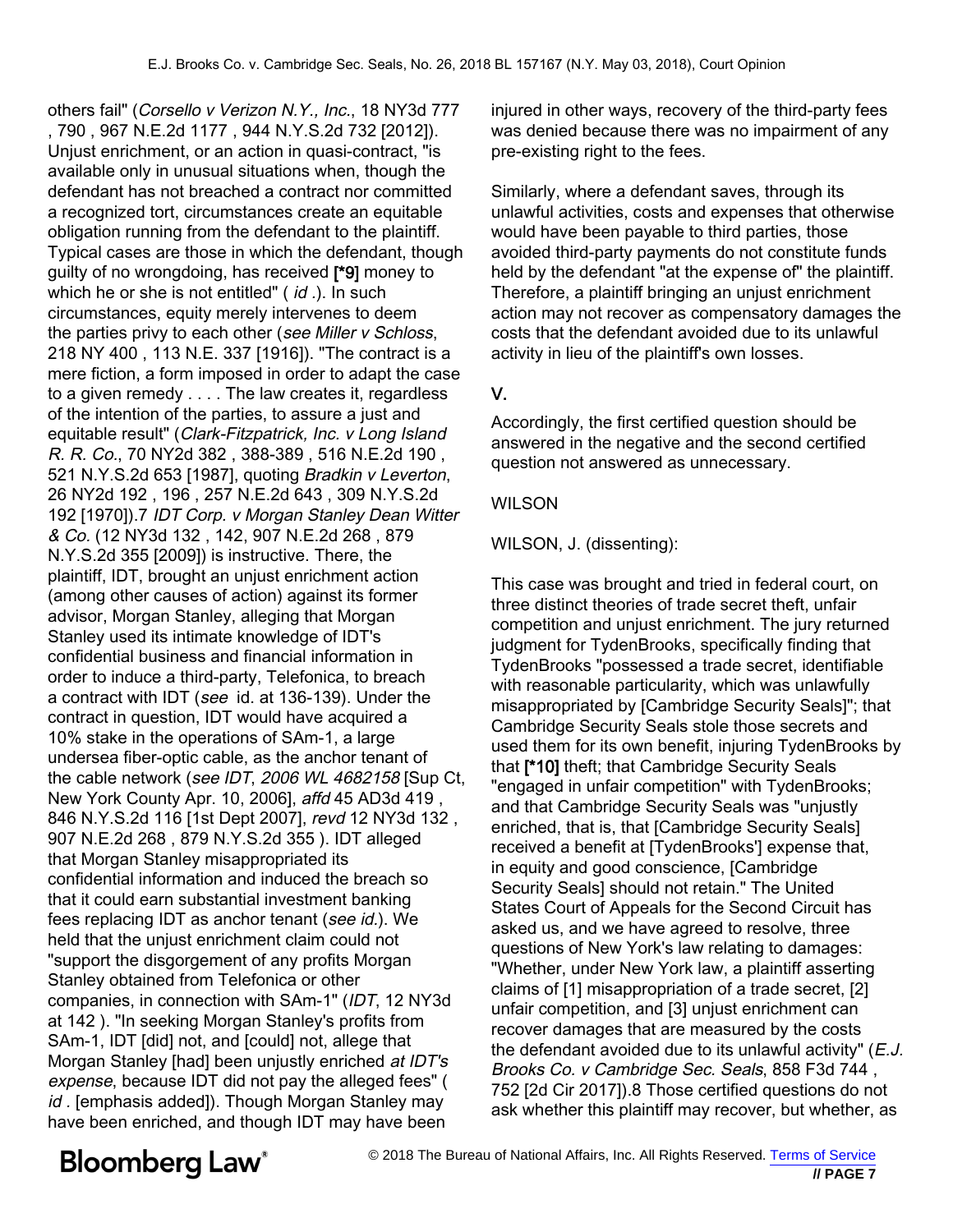a matter of law, any plaintiff may recover a defendant's avoided costs on one or another of these three theories of liability. The majority answers the questions through a misguided bottoms-up attempt to decide this plaintiff's case rather than a top-down approach announcing the principles of law. Not only does that approach produce an incorrect answer here, but it also forsakes New York's historic role at the vanguard. Where we should lead, we now refuse even to follow.

As to the Second Circuit's first question — whether avoided costs may form the basis of a damage award for trade secret misappropriation — the majority admits a vacuum in our decisional law. Instead of engaging with the unique nature of trade secret theft and the policy concerns at issue, the majority relies on several inapposite Appellate Division cases that discuss whether a plaintiff can be awarded defendant's profits as a measurement of damages; in none of the cited cases did plaintiffs seek avoided costs as damages. As to the second question, the majority misinterprets our prior case law to adopt an unnecessarily narrow interpretation of damages. In particular, the majority ignores our case law expressly allowing flexible recovery in equity. As to the third question, the majority tacitly concedes the absence of authority, again pointing to inapposite decisions.

The Second Circuit recognized not just the paucity of New York law on the questions it certified, but also the historically established common-law role of our court, when framing the issue as an "unresolved policy decision," that our court is "better situated" to make ( 858 F3d at 750 ). Our charge is to answer the question from the top down, looking to several basic principles. First, "the principle that there is no wrong without a remedy" (*General Rubber Co. v Benedict,*<br>215 NY 18 , 23 , 109 N.E. 96 [1915] [Cardozo, J.]). Second, a successful plaintiff cannot be held to proof of damages with mathematical certainty; damages cannot be speculative, but must bear some reasonable relation to the injury (see Steitz v Gifford, 280 NY 15 , 20 , 19 N.E.2d 661 [1939] ["The fact that (damages) cannot be measured with absolute mathematical certainty does not bar substantial recovery if they may be approximately fixed"]; Duane Jones Co. v Burke [\*11], 306 NY 172, 192, 117 N.E.2d 237 [1954] ["when from the nature of the case the amount of the damages cannot be estimated with certainty, or only a part of them can be so estimated, no objection is perceived to placing before the jury all

the facts and circumstances of the case having any tendency to show damages or their probable amount, so as to enable them to make the most intelligible and accurate estimate which the nature of the case will permit"]). Third, protectible intellectual property in whatever form, be it trade secret, patent, copyright, trademark or other, has a value greater than merely its development cost, and innovation depends on the ability of inventors to protect that property from theft (see Kewanee Oil Co. v Bicron Corp., 416 U.S. 470 , 482 , 94 S. Ct. 1879 , 40 L. Ed. 2d 315 [1974] [noting the "importance of trade secret protection to the subsidization of research and development"]; Gordon L. Doerfer, The Limits on Trade Secret Law Imposed by Federal Patent and Antitrust Supremacy, 80 Harv L Rev 1432 , 1454 [1967] ["(trade secret law) protects independent innovators who will be encouraged to invent knowing that their work, if successful, will not be appropriated by others to their disadvantage"]).

Avoided costs are widely recognized as an available measure of damages in trade secret cases. They comport with each of the principles above. In both unfair competition actions and unjust enrichment actions, avoided-cost damages deprive the wrongdoer of its gain. As a policy matter, avoided-cost damages would often undercompensate plaintiffs, because no rational economic actor would spend \$X to recover profits of merely \$X (see LinkCo, Inc. v Fujitsu Ltd., 232 F Supp 2d 182 , 186 [SDNY 2002] [opting for reasonable royalty where "losses measured solely by (plaintiff's) development costs would not adequately compensate the company for its loss of the potentially valuable trade secret"]; see also Christopher Rebel J. Pace, The Case for A Federal Trade Secrets Act, 8 Harv JL & Tech 427, 439 [1995] ["a business invest(s) in innovations that it can maintain in secrecy while exploiting the innovations to recover its expenses and, it is hoped, turn a profit"]). However, the calculation of avoidedcost damages is generally much simpler than, and less subject to challenge than, lostprofit damages, which makes them an attractive alternative for plaintiffs who are willing to forego a potentially larger recovery in favor of a smaller, more certain one. I do not suggest that avoided-cost damages will always be the best measure of damages. Rather, it is one of several measures of damages, subject to election by the plaintiff,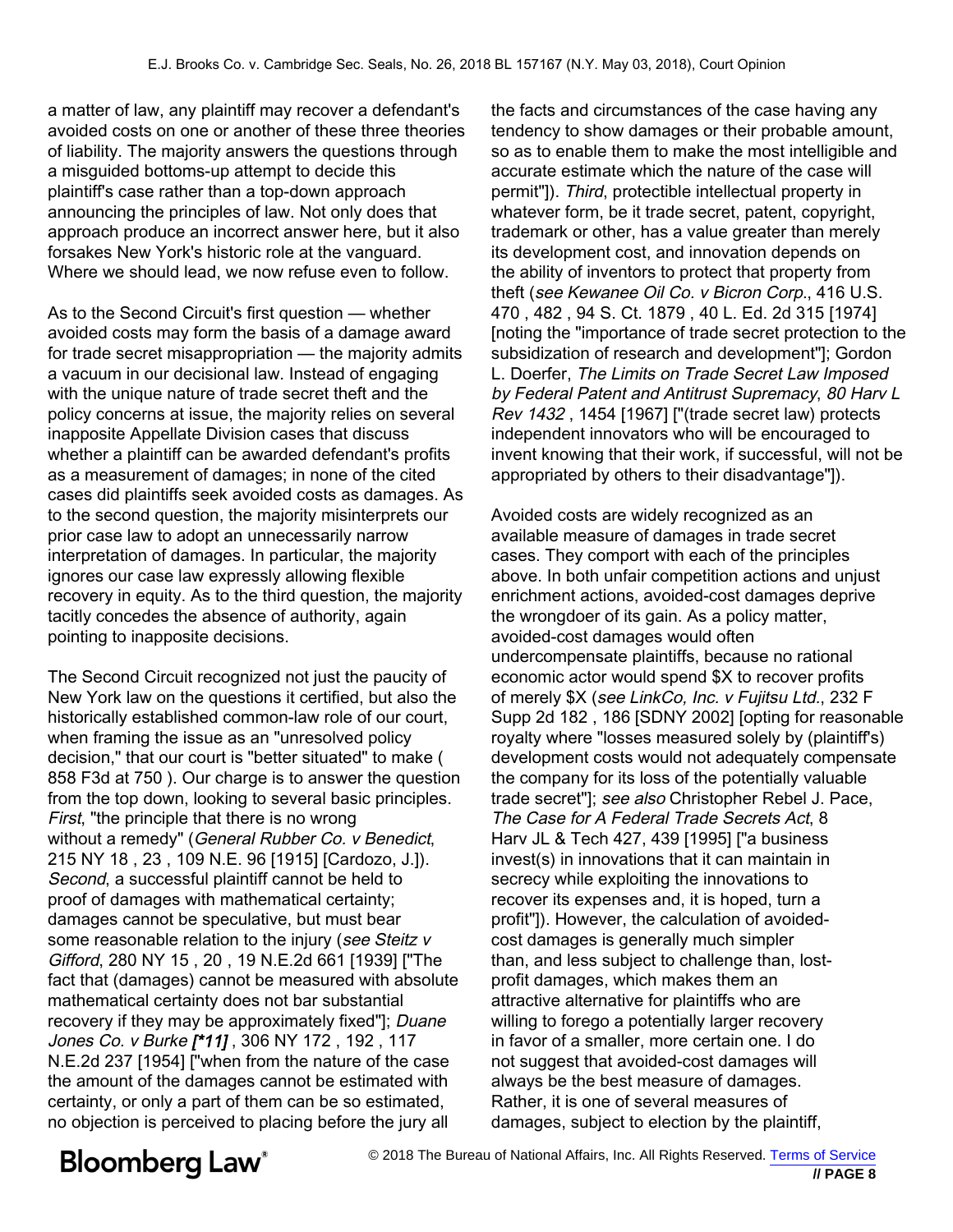challenge by the defendant, and acceptance by the trier of fact. Trade secret cases in particular require "a flexible and imaginative approach to the problem of damages" (University Computing Co. v Lykes-Youngstown Corp., 504 F2d 518 , 538-39 [5th Cir 1974]). Such flexibility and imagination have been, and should remain, a hallmark of our jurisprudence.

By focusing on and misconstruing the underlying proceeding and by relying on inapposite case law, the majority also fails to discern the greater point of the Second Circuit's questions. The majority ignores crucial [\*12] precedent: under New York law, a defendant's ill-gotten gains are available as an equitable remedy, particularly in trade secret and unfair competition cases. Instead, the majority treats the certified questions as if they asked whether avoidedcost damages are available at law, regardless of their availability in equity. Long ago, the federal courts merged law and equity, and thus the answer to the certified question must consider the availability of avoided costs as equitable damages. The majority also disregards the widespread use of avoided-cost damages under the Restatement (Third) of Unfair Competition and the laws of other states. Such willful blindness leads the majority to provide a half-answer to the Second Circuit, "avoided-cost damages have not been historically recoverable at law," instead of a full answer: equity allows flexibility in damage awards, unrestricted to the plaintiff's lost profits.

## I.

Answering the first certified question requires an examination of trade secret law. A trade secret, by definition, must have economic value and provide a competitive advantage to its owner due to the exclusive use of a product or technique (see Ashland Mgmt. Inc. v Janien, 82 NY2d 395 , 407 , 624 N.E.2d 1007 , 604 N.Y.S.2d 912 [1993]; Restatement [First] of Torts § 757, cmt b [defining a trade secret as "any formula, pattern, device or compilation of information which is used in one's business, and which gives him an opportunity to obtain an advantage over competitors who do not know or use it"]; Michael Risch, Why Do We Have Trade Secrets?, 11 Marg Intell Prop L Rev 1 , 38 [2007] ["economic value is a signal to the court that the special rules associated with trade secrets are warranted"]). The factors in a trade secret claim include, among others, the value

of the information to the business and its competitors, the amount of effort or money expended by the business in developing the information, and the difficulty with which the information could be properly acquired or duplicated by others (see Ashland at 407). As the majority recognizes, the loss in trade secret cases will not necessarily be comparable to that in other unfair competition cases because "trade secrets inherently derive their value from their confidentiality" (majority op at 13). Damages in trade secret cases "are not, unlike in other commercial tort cases, confined to a single incident of loss of use and depreciation" (Felix Prandl, Damages for Misappropriation of Trade Secret, 22 Tort & Ins LJ 447, 447 [1987]; see also FMC Corp. v Taiwan Tainan Giant Indus. Co., 730 F2d 61 , 63 [2d Cir 1984] [ "A trade secret once lost is, of course, lost forever"]).

When a trade secret is stolen, the injury encompasses many things, including the lost profits plaintiff might have made without the theft, the loss in potential exclusive licensing opportunities, the loss in the value of the secret once exposed and, perhaps most importantly, the lost incentive for others to expend their time and efforts on innovation. In simple terms, "there is no secret any longer"; but "the standard rules of damages are, however, not tailored to take this extra loss into account" (Prandl, 22 Tort & Ins LJ at 448). Thus, [\*13] when the theft can be nipped in the bud, courts routinely grant injunctions, because money damages are deemed insufficient to capture the true loss suffered by a plaintiff (see e.g., Basicomputer Corp. v Scott, 973 F2d 507 , 511 [6th Cir 1992] [ affirming injunction because "an injury is not fully compensable by money damages if the nature of the plaintiff's loss would make damages difficult to calculate"]; Norbrook Labs. Ltd. v G.C. Hanford Mfg. Co., 126 F Appx 507 , 509 [2d Cir 2005]; North Atl. Instruments, Inc. v Haber, 188 F3d 38 , 49 [2d Cir 1999]; Computer Assoc. Int'l, Inc. v Bryan, 784 F. Supp. 982 , 986 [EDNY 1992]; Invesco Institutional (N.A.), Inc. v Deutsche Inv. Mgmt. Americas, Inc., 74 AD3d 696 , 697 , 904 N.Y.S.2d 46 [1st Dept 2010]; Ingenuit, Ltd. v Harriff, 33 AD3d 589 , 590 , 822 N.Y.S.2d 301 [2d Dept 2006]).

The majority claims that "damages in trade secret actions must be measured by the losses incurred by the plaintiff" (majority op at 12). By "losses incurred by the plaintiff," the majority means "plaintiff's lost profits,"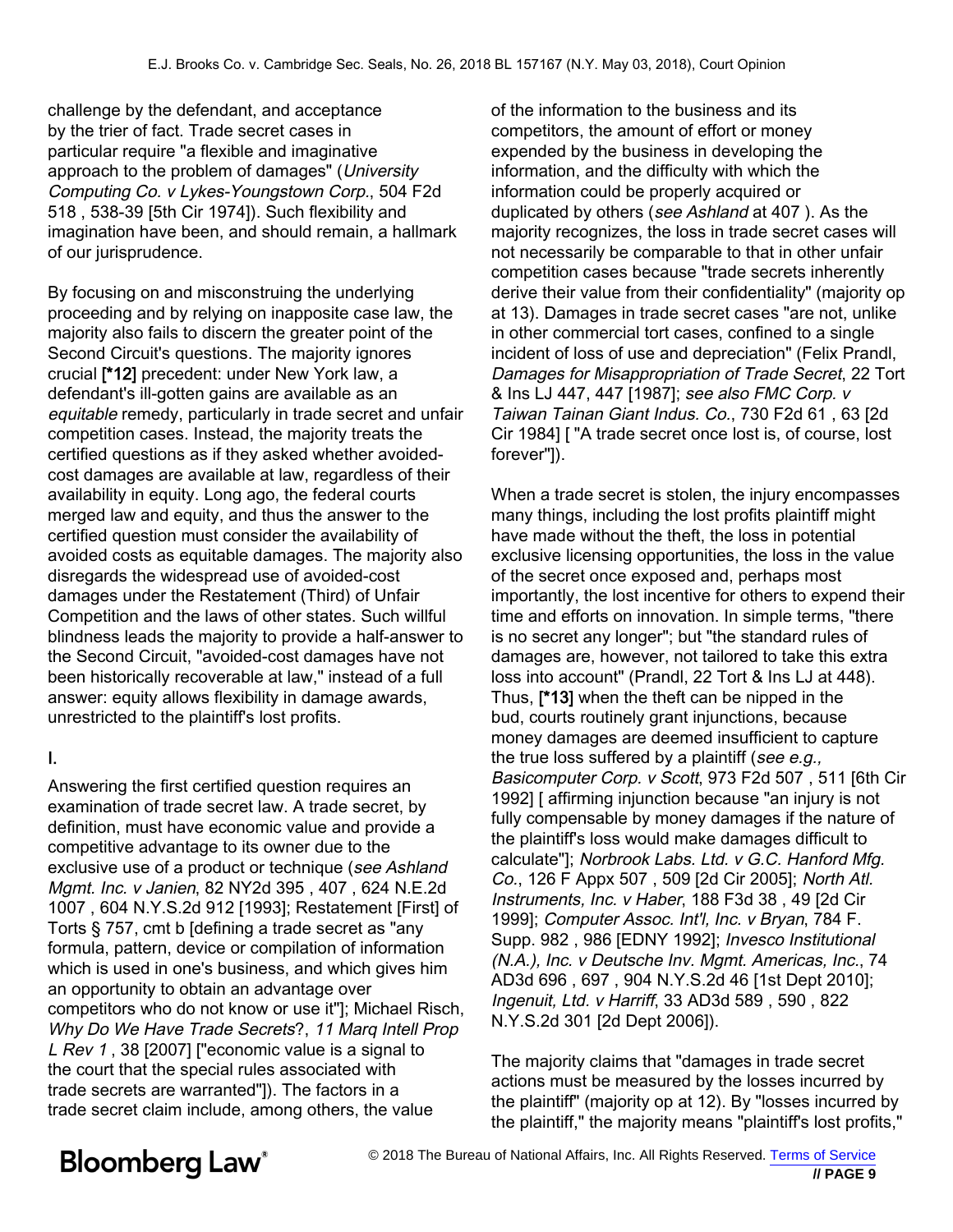or perhaps "plaintiff's development costs." That narrow interpretation flouts the above basic principles and fails to engage meaningfully with the unique nature of trade secrets, as well as the differences between profits and development costs. In a trade secret case, the plaintiff's loss is the loss in value of the trade secret; that loss can be *measured* in several ways, but all correspond to the plaintiff's loss, even though they may differ in amount, just as a damage award based on royalties predicated on a hypothetical license may not yield the same — or even a similar — amount as damages based on the plaintiff's lost profits. Of course, plaintiffs will often want to prove lost profits as a measurement of damages, but that may be difficult or impossible to do, because factors exogenous to the theft (e.g., changes in demand, changes in costs, other competition, leak of the trade secret by the defendant to others) make the estimation of lost profits difficult or unreliable. Plaintiffs may be constrained, for practical or legal reasons, to a hypothesized royalty when, for example, there is a history of the licensing of that or other secrets by the plaintiff, evidencing the plaintiff's practice of monetizing secrets and providing yardsticks for estimating a royalty. But a plaintiff's costs of development or the costs a defendant avoided by stealing the secret are also appropriate measures, because those are reasonably related to the value of the trade secret (see University Computing Co. at 535-538 ; W.L. Gore & Associates, Inc. v GI Dynamics, Inc., 872 F Supp 2d 883 , 892 [D Ariz 2012]; *In re Cross Media Mktg. Corp.*, 2006<br>2006 U.S. Dist. LEXIS 56112 , [2006 BL 87260], 2006 WL 2337177 , at \*5-6 [SDNY 2006]). It is of no moment that they may not be the same dollar number as a lostprofits analysis might show: as anyone who has ever retained an expert to determine lost profits knows, no two experts are likely to arrive at the same figure. Again, the law does not require such exactitude in recompensing a wrong.

The majority recognizes that "[w]here disclosure of a trade secret has destroy[ed] that competitive edge,' the plaintiff's costs of developing the product may be the best evidence of the (now-depleted) value of that secret to the plaintiff" (majority op at 13 [internal citations omitted] [emphasis [\*14] added]). The majority suggests, though, that it is "neither automatically nor presumptively the case that the defendant's costsavings will be an adequate approximation of the plaintiff's investment losses" ( id.).9 That conclusion

misses the point; the issue is not whether defendant's avoided costs adequately approximate plaintiff's investment losses, but whether they adequately measure the plaintiff's losses caused by the misappropriation. Certainly, a plaintiff may claim that the value of the secret it lost should be measured by the cost it took to develop the product or technique. A trade secret might be worth more or less than the plaintiff claims, and, in that case, the defendant may adduce evidence to challenge the plaintiff's damage claim by, for example, showing that the defendant could have developed the secret (or its equivalent) more cheaply because technology has advanced, inputs have cheapened, a license was available from a third party, etc. But a plaintiff may also present the loss in terms of the costs avoided by the defendant, which might better represent the value of the secret; that is, a secret's value can be measured by what it would cost someone else to develop it — or a good substitute for it — because no one would pay more for a secret than that amount (accounting, as well, for economic cost in terms of the difference in timing between immediate theft and protracted independent development). As the majority admits, a trade secret's value to the plaintiff is in its confidentiality and exclusive use (majority op at 13); but the use is exclusive only so long as competitors are unwilling to fund the costs to develop the product independently. That is precisely what the defendant has avoided by stealing it, and what the plaintiff has lost due to the theft. The defendant, of course, can provide its own estimate to challenge the calculation of avoided costs,10 or demonstrate that avoided costs are inappropriate given the peculiar facts of a case.11

In other words, if the defendant could have independently developed the trade secrets at a cost of \$X in a period of Y years, and the plaintiff recovers \$X plus the profits lost during the Y years due to the defendant's early entry made possible by the theft, the plaintiff will be put exactly into the position it would have been in had the defendant not stolen the secrets — which satisfies the majority's "fundamental purpose" to "make the victim whole" (majority op at 6, quoting Sharapata v Islip, 56 N.Y.2d 332 , 335 , 437 N.E.2d 1104 , 452 N.Y.S.2d 347 [1982]). The majority restricts plaintiffs to profits lost during Y years, which plainly does not restore the plaintiff to the position it would have been in had the theft not occurred, because the defendant spends nothing to obtain use of the secrets. The majority's rule fails to adhere to the proposition it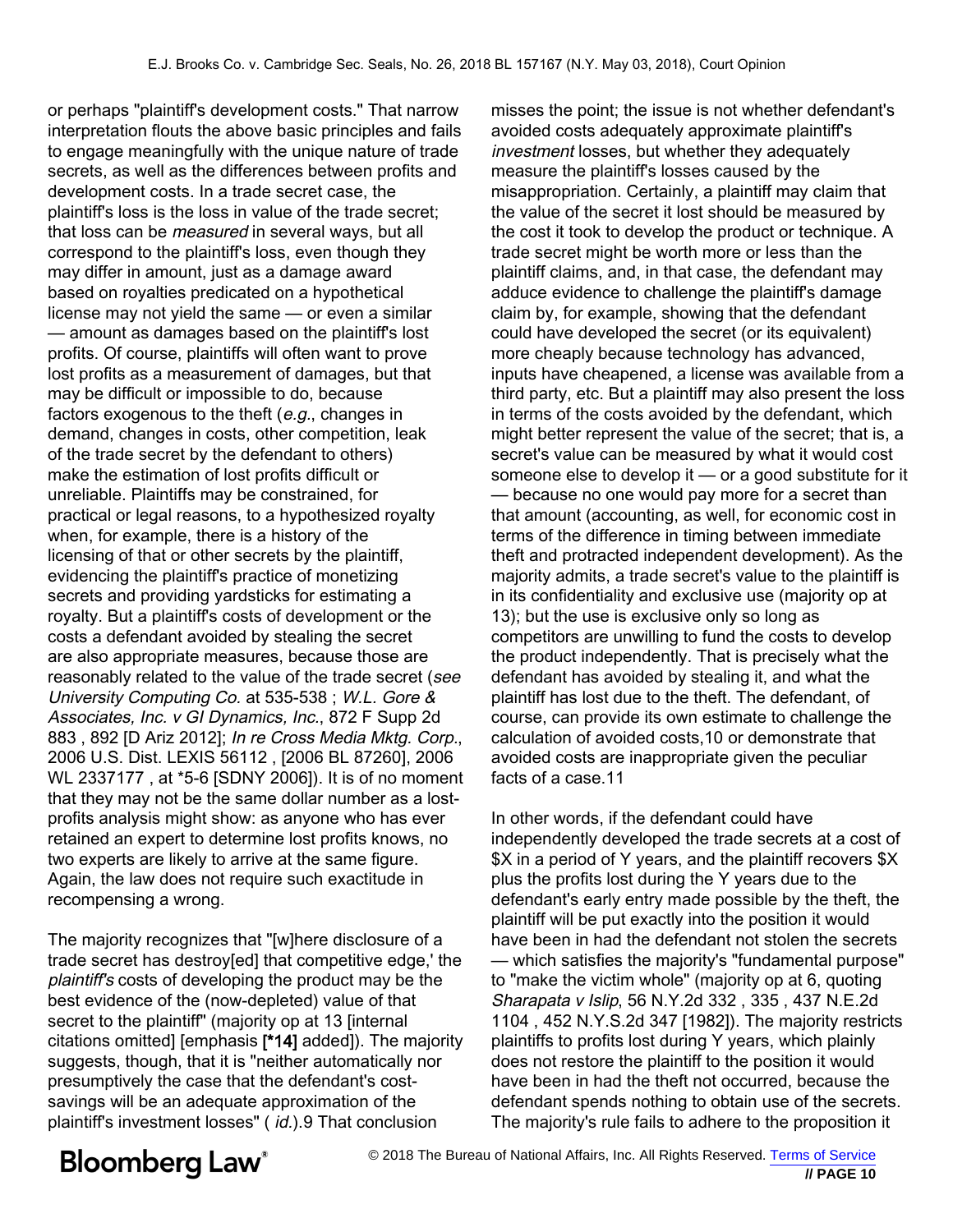touts, that damages "must be measured by the loss of the *plaintiff's* commercial advantage" (majority op at 7 [emphasis in original]). Here, TydenBrooks seeks only \$X, which most likely undercompensates it unless its lost profits during Y were \$0, in which case \$X perfectly compensates TydenBrooks ( [\*15] subject to adjustment for the time value of money).

The majority insists that damages for trade secret misappropriation cannot include defendant's avoided costs, relying on Appellate Division cases where the measure of damages was lost profits. However, those cases do not stand for the proposition that plaintiff's losses must be measured exclusively by plaintiff's lost profits. In Hertz Corp v Avis, Inc . (106 AD2d 246 , 250, 485 N.Y.S.2d 51 [1st Dept 1985]), the issue decided was whether Avis would be required to disclose hundreds of thousands of pages of sensitive documents; Hertz expressly stated that it had lost no profits, and the court, in passing, referred to the "basic" rule of unfair competition damages — not an exclusive rule. In fact, the portion of Hertz cited by the majority demonstrates that lost profits are considered one of many ways to measure loss (majority op at 12, quoting Hertz at 251 [plaintiff was "entitled to recover as damages the amount of loss sustained by it, including opportunities for profit on the accounts diverted from it"] [emphasis added]). The cited Appellate Division cases that followed Hertz all involved claims of active solicitation of plaintiffs' customers, not claims that misappropriation of a trade secret de-valued the secret or gave the defendant a competitive advantage by avoiding costs (see Equity Now, Inc. v Wall St. Mortgage Bankers, Ltd., 98 AD3d 909 , 950 N.Y.S.2d 904 [1st Dept 2012] [plaintiff claimed defendant stole and used confidential customer list]; Suburban Graphics Supply Corp. v Nagle, 5 AD3d 663 , 665 , 774 N.Y.S.2d 160 [2d Dept 2004] [plaintiff's claim involved defendant's "actively soliciting the plaintiff's customers"]; Allan Dampf, P.C. v Bloom, 127 AD2d 719 , 512 N.Y.S.2d 116 [2d Dept 1987] [plaintiff alleged that defendant used confidential information and records to divert plaintiff's patients]). In that type of case, plaintiff's lost profits as a damages award makes sense, because the nature of the claim is that plaintiff's own customers were misdirected. However, those cases say nothing about recovery of development costs, whether direct or avoided, and certainly do not state that plaintiff's lost profits are the *only* measure of damages in unfair competition cases.

Nor is an examination of cases involving lost profits particularly helpful in determining the rule for avoided costs, because lost profits differ from avoided costs in important ways. Lost profits cases generally involve products or services sold to third parties, where the profits from those sales would have been realized by the plaintiff, had it not been for the defendant's misconduct. The analysis must involve a consideration of whether plaintiff would have made those sales, because the nature of the claim means that either the plaintiff or defendant would have made those sales, but not both (see infra at 15-17). Anything else would award plaintiff a windfall. Avoided costs, however, are an entirely different measure of damages. Plaintiff's own investment costs, which the majority concedes would be an appropriate measure of loss, do not depend at all on third party sales, nor do they have any [\*16] relation to a particular defendant. Rather, plaintiff's investment costs serve as "evidence of the (now-depleted) value" of the trade secret (majority op at 13). So, too, would defendant's avoided costs. Unlike lost profits, there is no concern that plaintiff will receive more than it would have had it not been for the theft, and plaintiff's investment costs and defendant's avoided costs need not be the same. Those considerations are simply irrelevant because investment costs (direct or avoided) measure the inherent value of the trade secret, rather than actual profits gained or lost.

# II.

The majority's answer to the Second Circuit's second question — whether avoided costs are available as a measure of damages for unfair competition — is similarly flawed. The majority claims that damages in unfair competition cases "must correspond to the amount which the plaintiff would have made except for the defendant's wrong' . . . not the profits or revenues actually earned," relying on cases in which no claim for avoided-cost damages was made (majority op at 6).12 At the same time, the majority admits that "proof of damages for unfair competition may be especially complicated' where the injury only affects intangible assets" and approvingly quotes Electrolux Corp. v Val-Worth, Inc. (6 NY2d 556 , 571, 161 N.E.2d 197 , 190 N.Y.S.2d 977 [1959]) for the proposition that "especially true in a suit for unfair competition [is that] disposition of each case peculiarly depends upon the precise state of facts disclosed" (majority op at 7-8). The majority also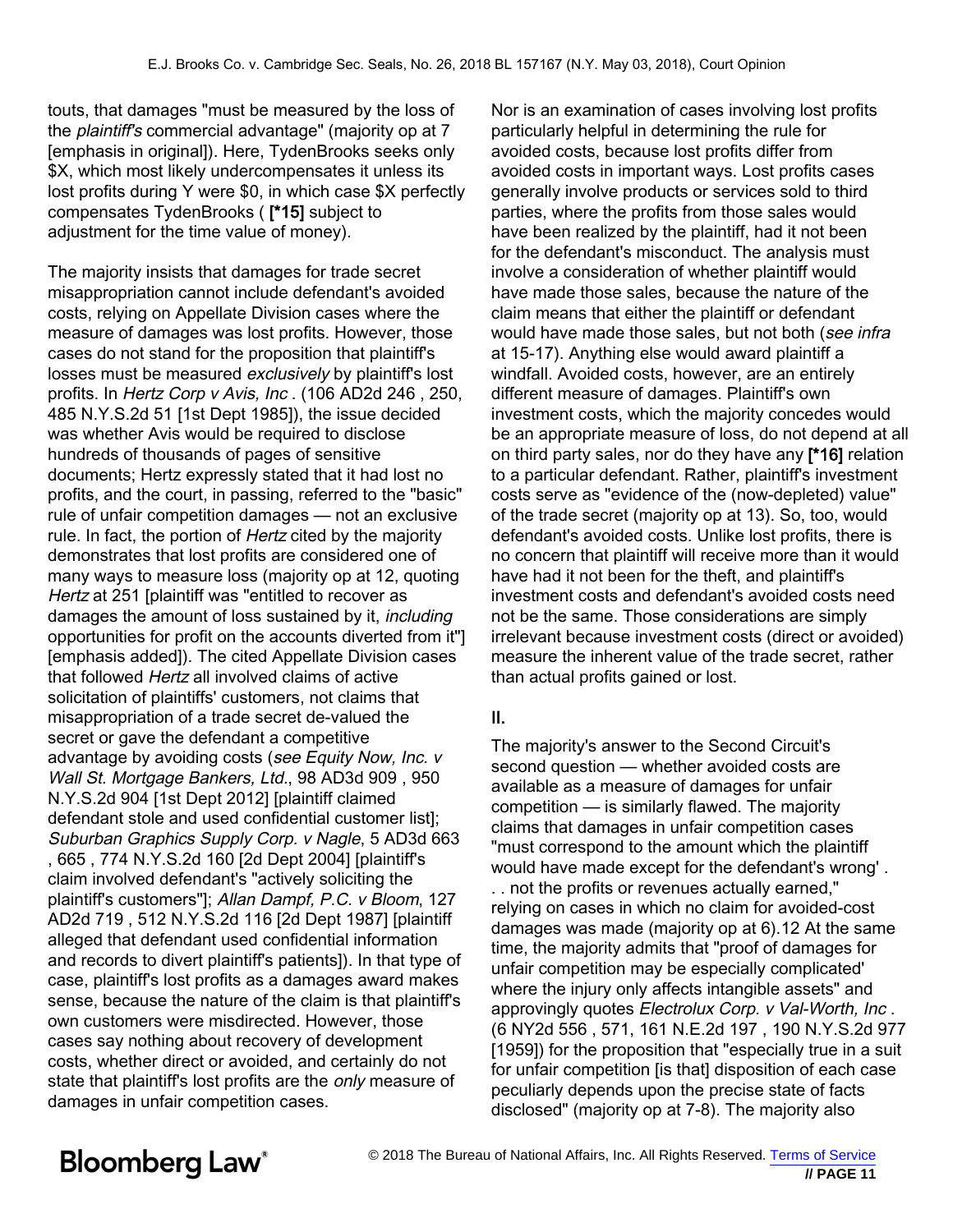expressly cites Underhill v Schenck (238 NY 7, 17, 143 N.E. 773 [1924] [Cardozo, J.]) for the longstanding rule that "courts may award a defendant's unjust gains as a proxy for *compensatory damages* in an unfair competition case" (majority op at 8, emphasis added), and then cites several Appellate Division cases for the proposition that such an award "is not in lieu of damages but is the method of computing damages" ( id., emphasis in original). That is precisely the point: a defendant's unjust gains (here, the avoided costs) may be the method of computing plaintiff's compensatory damages. In Underhill, we recognized that "[d]amages whether resulting from infringement in the strict sense or from unfair competition can seldom be traced with even approximate precision" and courts "have thus been led to award alternative relief" (*id.*).13 Yet the majority's ultimate conclusion voids its recitation of those propositions; although acknowledging that "plaintiff's losses may be measured practically and flexibly" (majority op at 8), the majority insists that "damages" (meaning recovery in a cause of action at law) must be measured by plaintiff's lost profits.

The majority reaches its conclusion by misinterpreting the holdings of Michel Cosmetics Inc. v Tsirkas (282 NY 195, 26 N.E.2d 16 [1940]) and Hyde Park Products Corp. v Maximilian Lerner Corp. (65 N.Y.2d 316 , 480 N.E.2d 1084 , 491 N.Y.S.2d 302 [1985]). Those cases stand for a very different proposition: that the plaintiffs in those cases had not demonstrated an entitlement to recover as damages the entirety of the defendants' profits from products produced by purloined trade secrets. In Michel [\*17] Cosmetics, the plaintiff sought an injunction and an accounting "for all sales and contracts made by [defendant], for the sale of lipsticks made by the secret formulae or secret processes owned by the plaintiff" ( 282 NY at 198 ). We held that the damages were inappropriate because, although the plaintiff was entitled to recover its losses, "there [was] no evidence in this case which would support a finding that plaintiff would have sold those lipsticks except for the defendant's wrong" ( id. at 201). We clarified that "the evidence may be sufficient to permit the inference that the defendants have caused some loss of profits to the plaintiff, but is certainly insufficient to justify an inference that the plaintiff would have made all the sales actually made by the defendants if the defendants had not competed with it" ( id. at 204 [emphasis added]). In Hyde Park, we held that the plaintiff could not receive all of the defendants' profits from sales made to improperly solicited

customers. Rather, the defendant could show that specific sales did not result from solicitation, that plaintiff could not have fulfilled those customers' orders, or that the customers were no longer plaintiff's customers at the time of the sale ( 65 NY2d at 320 ).

Michel Cosmetics and Hyde Park have nothing to do with a defendant's avoided costs, or even a plaintiff's cost of development in trade secret cases. Those cases disallowed wholesale recovery of the defendant's profits as a measure of plaintiff's loss, and for good reason: the profit from a product depends not just on the trade secrets stolen, but also on many other components that may be necessary to create the product, the cost at which the defendant is able to purchase the necessary inputs, the defendant's skill in marketing, the defendant's sales efforts, the defendant's advertising expenditures, the defendant's reputation and goodwill, and a host of other factors as to which the plaintiffs in those cases had adduced no evidence.14

If Michel Cosmetics and Hyde Park tell us anything about avoided costs as trade-secret damages, it is that defendants should be allowed to challenge the amount of damages claimed; for example, by showing that the defendant could have developed the same or an equivalent method through cheaper, legitimate means (thus challenging the claimed value of the secret) or that plaintiff retained some value in the secret that should be deducted from the claimed damage amount (e.g., when a court issues an injunction after defendant has made substantial sales). Those cases provide no basis whatsoever to announce that, as a matter of New York law, a plaintiff may never "recover damages that are measured by the costs the defendant avoided due to its unlawful activity." Rather, the answer to the second question asked by the Second Circuit must be yes as one acceptable measure of damages for unfair competition, a plaintiff may sometimes recover defendant's avoided costs as damages for its lost trade secret, because such avoided costs can be a reasonable approximation of the injury to the plaintiff, subject, of course, [\*18] to evidentiary challenge by the defendant and acceptance by the trier of fact.

The majority's answer is wrong for a second reason: common-law unfair competition "is an action in equity and not one at law" (Winifred Warren, Inc. v Turner's Gowns, Ltd., 285 NY 62 , 67 , 32 N.E.2d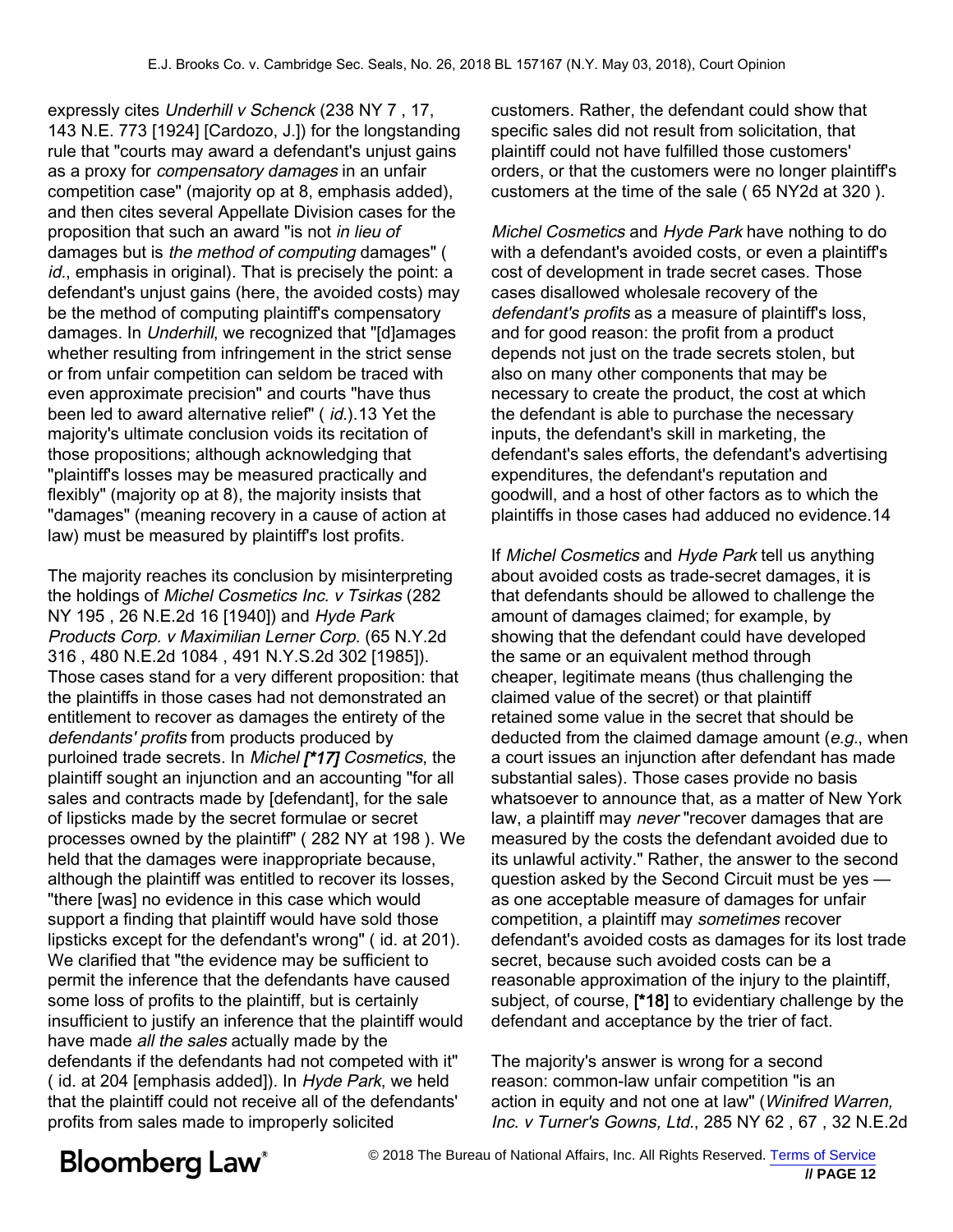793 [1941], citing Westcott Chuck Co. v Oneida Nat. Chuck Co., 199 NY 247 , 251 , 92 N.E. 639 [1910]). In Winifred Warren, we explained: "It is possible that in an action at law for damages proof of actual damage suffered by a plaintiff would be necessary to justify more than a nominal recovery" ( id. at 68 ). We held that in contrast, in an action for unfair competition, "equity will treat the wrongdoer as a trustee for the plaintiff so far as the former has realized profits from its acts. . . . Inability to prove damages would not preclude plaintiffs from recovering, on an accounting, profits realized from sales unlawfully made, together with interest thereon from the time of the commencement of the action" (*id*.). Even in *Michel Cosmetics* we noted that "[a] wrongdoer who has imitated the containers of the plaintiff and has used the secret formulas and processes belonging to the plaintiff might be compelled to *yield up his gains* to the true owner, upon a principle analogous to that which charges a trustee with the profits acquired by wrongful use of the property of the cestui que trust'" ( 282 NY at 199 [emphasis added], quoting Hamilton-Brown Shoe Co. v Wolf Brothers & Co., 240 U.S. 251 , 259 , 36 S. Ct. 269 , 60 L. Ed. 629 , 1916 Dec. Comm'r Pat. 281 [1916]). Thus, inasmuch as the majority relies on Michel Cosmetics and Hyde Park for the proposition that, because the entirety of a defendant's profits cannot be recovered in an action at law for unfair competition based on a theft of trade secrets, and therefore (although this remains quite a leap) avoided costs also cannot be recovered, the same is not true in equity. We should, therefore, answer the Second Circuit's second question affirmatively: as a matter of law, avoided-cost damages are available in a common-law claim of unfair competition.

### III.

The majority fares no better in attempting to answer the Second Circuit's third question: whether avoided-cost damages are an available remedy for unjust enrichment. Instead, the majority answers an entirely different question — whether TydenBrooks can state a claim for unjust enrichment at all. We lack the power to decide that question, which the federal district court has already decided.

The cases cited by the majority, supposedly related to whether a plaintiff bringing an unjust enrichment action may recover costs that the defendant avoided, stand for no such proposition (majority op at 17). Corsello v

Verizon New York, Inc . (18 NY3d 777 , 791 , 967 N.E.2d 1177 , 944 N.Y.S.2d 732 [2012]) and Clark-Fitzpatrick, Inc. v Long Island R. R. Co (70 NY2d 382 , 388, 516 N.E.2d 190 , 521 N.Y.S.2d 653 [1987]) hold that a claim for unjust enrichment cannot be brought at all if is duplicative of a contractual claim. State of New York v Barclays Bank involved an unjust enrichment action "framed as one for money had and received" (76 NY2d 533 , 536 n.2, 563 N.E.2d 11 , 561 N.Y.S.2d 697 [1990]; see also 28 NY Prac., Contract Law § 4:27). There, we held that the claim was not viable where the checks at issue were never actually or constructively delivered to the plaintiff ( 76 NY2d at 540 ). Those cases say nothing [\*19] about avoided costs as damages, or anything about damages whatsoever, for that matter.15

Relying on IDT Corp. v Morgan Stanley Dean Witter & Co. (12 NY3d 132 , 907 N.E.2d 268 , 879 N.Y.S.2d 355 [2009]), the majority asserts that where a defendant avoids costs that would have been paid to third parties, the defendant is not enriched "at the expense of" the plaintiff (majority op at 15). That assertion suggests that TydenBrooks cannot bring its claim for unjust enrichment at all, because one of the elements of the claim is not satisfied — not that avoided costs are unavailable as damages to a plaintiff who has proved its claim. Indeed, in *IDT*, we held that the claim for unjust enrichment should be dismissed ( id. at 142); we cannot hold that here. Furthermore, Morgan Stanley was not enriched "at IDT's expense" because IDT did not pay the investment banking fee Morgan Stanley allegedly received, nor was IDT deprived of any investment banking fee by Morgan Stanley's alleged misuse of IDT's confidential information, because IDT was not in the investment banking business (it was a telecommunications company) and was never going to be retained as an investment banker and receive investment banking fees. Certainly, an element of the claim of unjust enrichment is that the defendant must have been enriched at the plaintiff's expense; but it can hardly be said that pilfered commercially valuable trade secrets are not stolen "at the plaintiff's expense." Here, it would be impossible to say so, in view of the jury's express finding in TydenBrooks' favor as to each of those elements, contained in black and white on the verdict sheet, which we may not disturb.

Even were it within our power to decide whether a cause of action for unjust enrichment lies here, and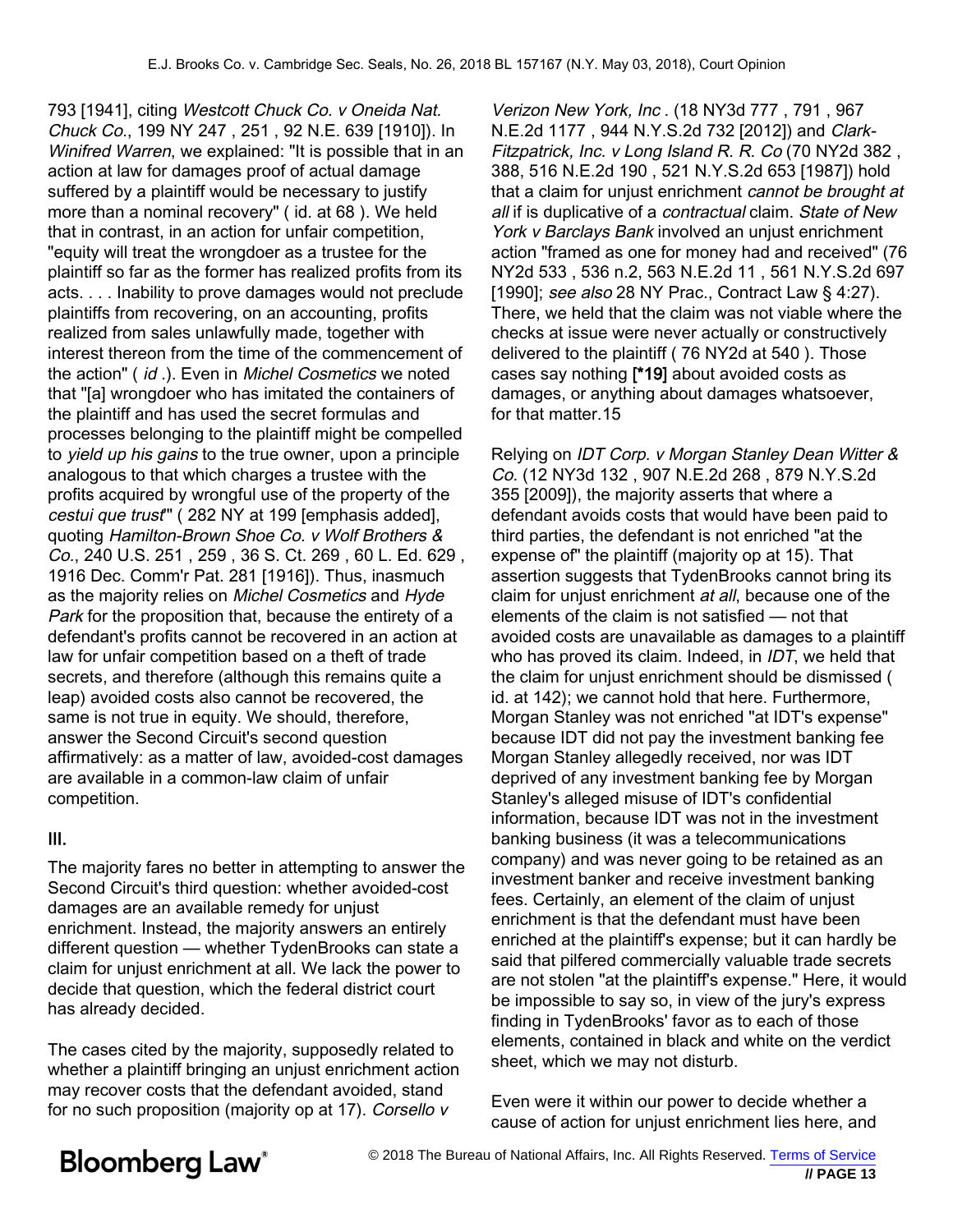were one to read the majority opinion to say that it does not, that would be grave error, inconsistent with our precedents. Like the common-law action for unfair competition (see supra at 18), an action for unjust enrichment is an action in equity, not at law (see Georgia Malone & Co. v Rieder, 19 NY3d 511 , 516 , 973 N.E.2d 743 , 950 N.Y.S.2d 333 [2012]; Paramount Film Distrib. Corp. v State, 30 NY2d 415, 421, 285 N.E.2d 695, 334 N.Y.S.2d 388 [1972]). That TydenBrooks may have a remedy at law, restricted to its lost profits as the majority here announces, would not disable it from recovering in equity through unjust enrichment. Thus, in Falk v Hoffman (233 NY 199. 201, 135 N.E. 243 [1922] [Cardozo, J.]), we held that although a shareholder suing at law could either rescind and recover the value of his shares, or affirm and recover the value of his shares less what he had been (fraudulently) paid for them, he could sue in equity to recover more:

"[E]quity will intervene to declare the wrongdoers trustees. Some remedy at law there is. It is not so complete or effective as the remedy in equity. Suing at law, the plaintiff would be restricted to the value of his shares, if he rescinded, or to the difference between the value and the par, if he affirmed. Suing in equity, he may reach the proceeds of the resale, securities and cash, though the price upon resale is found to be greater than the value. . . . Equity will not be overnice in balancing the efficacy of one remedy against the efficacy of another when [\*20] action will baffle, and inaction may confirm, the purpose of the wrongdoer."

We have consistently upheld the principle that a common-law cause of action for unjust enrichment prevents a defendant from retaining any benefit wrongly received. Unjust enrichment is "undoubtedly equitable and depends upon broad considerations of equity and justice" (Paramount Film Distrib. Corp. at 421; see also Saunders v Kline, 55 A.D.2d 887, 888, 391 N.Y.S.2d 1 [1st Dept 1977] ["it is not a necessary element of a cause of action for unjust enrichment to show that plaintiff suffered a loss corresponding to the gain received by the defendant"]).16 Cambridge Security Seals was unjustly enriched by stealing to avoid development costs, which injured TydenBrooks. It would be against equity to allow the defendant to retain the value it received (see Mandarin Trading Ltd. v Wildenstein, 16 NY3d 173 , 182 , 944 N.E.2d 1104 ,

## 919 N.Y.S.2d 465 [2011]).

The answer to the question certified by the Second Circuit is obvious merely from stating the question: recovery of the benefit obtained by the defendant is the definition of an action for unjust enrichment: "The essential inquiry in any action for unjust enrichment ... is whether it is against equity and good conscience to permit the defendant to retain what is sought to be recovered" (Mandarin Trading at 182 , quoting Paramount Film Distrib. Corp . at 421 [emphasis added]). Especially when defendant's enrichment has come about by wrongdoing, plaintiff's recovery may even include defendant's gains (see Restatement [Third] of Restitution and Unjust Enrichment § 51 [2011]).

# IV.

The most curious feature of the majority's opinion is that, by completely neglecting the availability of avoided costs as a measure of equitable damages, it answers the question in a way that renders the proffered answer irrelevant to the Second Circuit. We have recognized — and the majority does not dispute — that disgorgement of defendant's ill-gotten gains is available as an equitable remedy, including in cases involving intellectual property (see Winifred Warren, Inc., v Turner's Gowns, 285 NY 62, 68, 32 N.E.2d 793 [1941] [in unfair competition case based on trade name infringement, "equity will treat the wrongdoer as a trustee for the plaintiff so far as the former has realized profits from its acts. . . . Inability to prove damages would not preclude plaintiffs from recovering, on an accounting, profits realized from sales unlawfully made, together with interest thereon from the time of the commencement of the action"]; Michel Cosmetics v Tsirkas, 282 NY 195 , 199 , 26 N.E.2d 16 [1940]; New York Bank Note Co. v Hamilton Bank Note Engraving & Printing Co., 180 NY 280 ,<br>295-297 , 73 N.E. 48 [1905]; Falk v Hoffman, 233 NY 199 , 201 , 135 N.E. 243 [1922]).

To avoid our ancient, settled law that equity permits disgorgement of a defendant's ill-gotten gains, the majority tacitly interprets the word "damages" to mean damages historically recoverable at law, not in equity. The majority offers no reason for doing so, and does not even attempt to account for our decisions in Winifred Warren, New York Bank Note, or Hoffman. Interpreting the Second Circuit's questions as restricted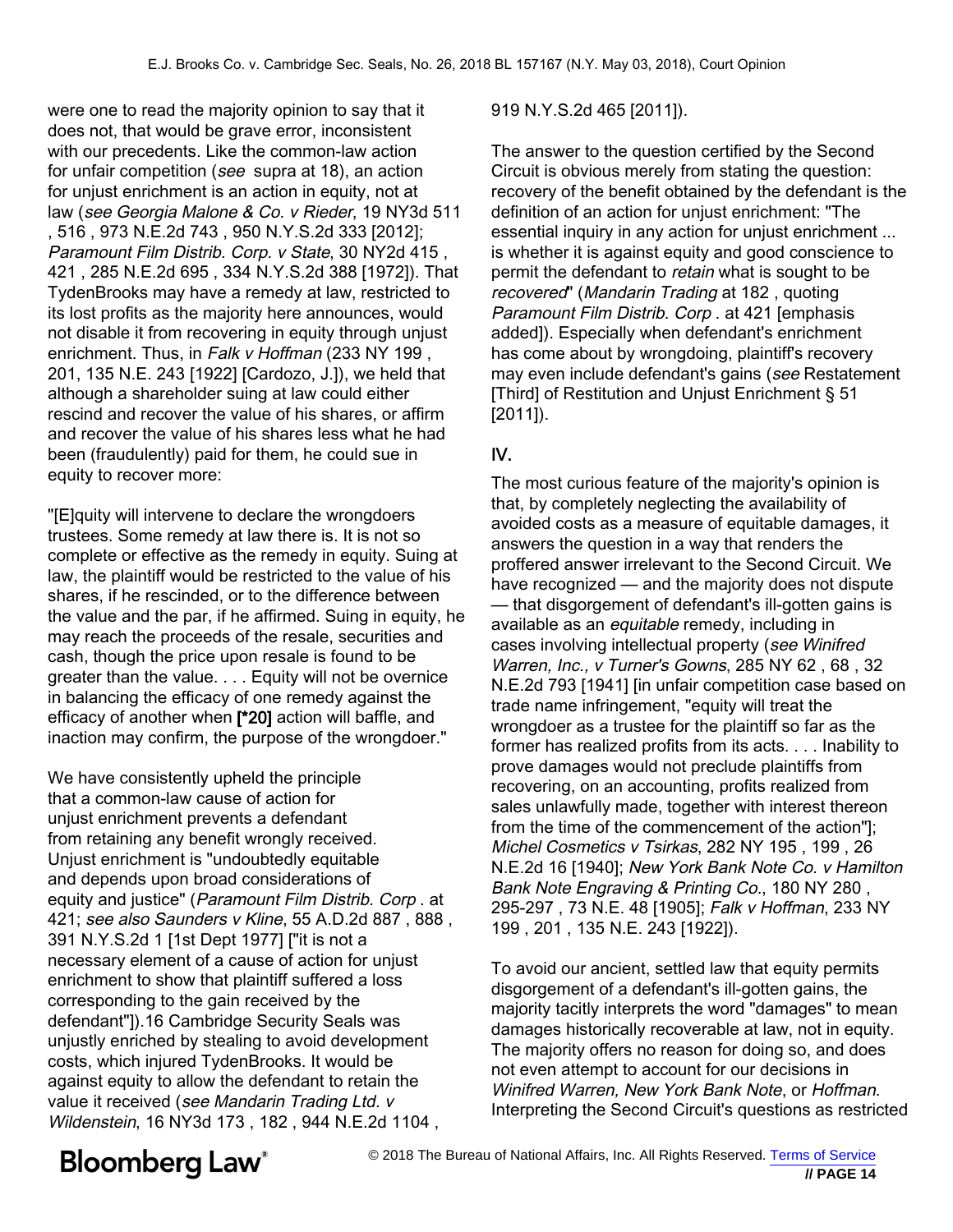to damages at law is in fundamental conflict with the manner in which federal [\*21] courts have operated for the past eighty years, since their merger of law and equity in 1938. Federal Rule of Civil Procedure 54 (c) provides that, other than for default judgments, "[e]very final judgment should grant the relief to which each party is entitled, even if the party has not demanded that relief in its pleadings." The Advisory Committee note explains that this portion of Rule 54 (c) "makes clear that a judgment should give the relief to which a party is entitled, regardless of whether it is legal or equitable or both."17

Federal courts, governed by Rule 54 (c) , award damages without regard to whether they arise from a legal or an equitable cause of action (see e.g., In re Fasano/Harriss Pie Co., 848 F2d 190 [6th Cir 1988] ["FMA next argues that it should not have been held liable under the equitable doctrine of unjust enrichment because the theory was not pleaded by plaintiffs. Rather, plaintiffs brought an action at law alleging that FMA had breached an express contract. Rule 54(c) , however, supports the granting of equitable relief in such circumstances"]; Kaszuk v Bakery and Confectionery Union and Indus. Int'l Pension Fund, 791 F2d 548 , 559 [7th Cir 1986], quoting United States v Marin, 651 F2d 24 , 31 [1st Cir 1981] ["Rule 54(c) has been liberally construed, leaving no question that it is the court's duty to grant whatever relief is appropriate in the case on the facts proved.' This includes injunctive relief when appropriate, and even when not specifically requested"]; Travis v Gary Community Mental Health Ctr., 921 F2d 108 , 112 [7th Cir 1990] [" Fed.R.Civ.P. 54(c) requires courts to award the relief to which the prevailing party is entitled, even if that party did not request the relief or relied on the wrong statute"]).

Thus, the Second Circuit did not ask us whether avoided costs may be an appropriate measure at law but not in equity. Upon the jury's finding of liability, the federal courts are indifferent to under which of those branches the relief is available. The majority's opinion does not dispute the availability of a defendant's avoided costs as damages in equity. Indeed, the majority goes so far as to say that a defendant's gain may be used as "the method of computing damages" (majority op at 8). Thus, the majority's ostensible "no" is a practical "yes," unless we turn the clock back to 1937.

V.

Suppose, for a moment, that the majority is entirely right: although the answer is not dictated by our precedents, they suggest that plaintiffs cannot recover defendant's avoided costs as a measure of compensatory damages. The approach provided by nearly all other jurisdictions and the Restatement (Third) of Unfair Competition explicitly allows plaintiffs in trade secret cases to recover the plaintiff's cost of development or the defendant's avoided costs. That is of no moment to the majority. The suggestion that our court — the court that, in Judge Cardozo's time and thereafter, led the nation in advancing the laws that govern civil wrongs in contract, tort and equity — should turn a blind eye and disregard our duty "to bring the law into accordance with present day standards of wisdom and justice" (*Woods v Lancet,* 303 NY 349, 355, 102 N.E.2d 691 [1951], quoting Funk v United States, 290 U.S. 371 , 382 , 54 S. Ct. 212 , 78 L. Ed. 369 [1933]), is most [\*22] perplexing.

Underlying the majority's hidebound view that a plaintiff's lost profits must always be the remedy for theft of commercially valuable information of any type is a failure to comprehend the difference between private goods and public goods,18 and therefore the reasons that some types of public goods, if they are to exist, require a damage remedy that, though not punitive, is not cabined to the plaintiff's lost profits. That is, the appropriate calculus for thefts of private goods should not constrain the calculus for thefts of public goods (see e.g., Roger Blair & Thomas Cotter, 39 Wm & Mary L Rev 1585 , 1590 [1998] ["the optimal set of damages rules should preserve both the incentive structure of intellectual property law and the property-like character of intellectual property rights . . . in the absence of enforcement, information, and other transaction costs, these goals require at a minimum an award that renders the infringer no better off as a result of the infringement"]; Mark Lemley, The Surprising Virtues of Treating Trade Secrets as IP Rights, 61 Stan L Rev 311, 329-330 [2008] ["Trade secrets are best understood not as applications or extensions of existing common law principles (warranted or unwarranted), but as IP rights. . . . A right to exclude does not have to be absolute to be effective in rewarding and therefore encouraging innovation. It need merely provide sufficient advantage in terms of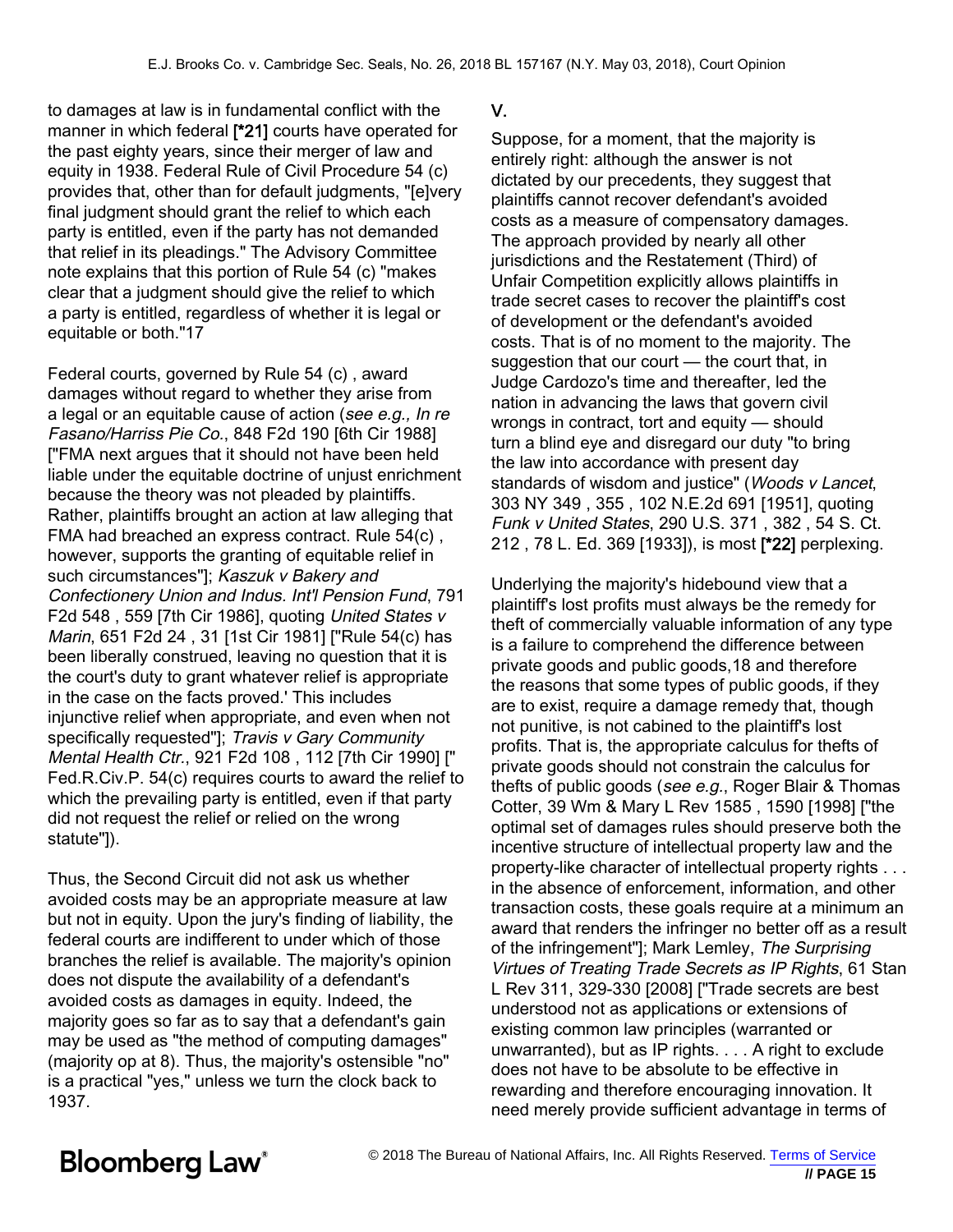lead time or relative costs to minimize or eliminate the public goods problem"]).

The majority also abandons our role in crafting the common law to fulfill the policy goals of this State. The Supreme Court of the United States has identified the general policies behind trade secret law as the "maintenance of standards of commercial ethics and the encouragement of invention" (Kewanee, 416 U.S. at 481 ). The legal protections against theft of advancements in the sciences, arts and industry — not to punish, but to spur innovation — is embodied in the United States Constitution (U.S. Const, art I, § 8 , cl 8 ). "Trade secret law will encourage invention in areas where patent law does not reach, and will prompt the independent innovator to proceed with the discovery and exploitation of his invention" (Kewanee, 416 U.S. at 485 ; see also Rockwell Graphic Sys., Inc. v DEV Indus., Inc., 925 F2d 174 , 180 [7th Cir 1991] ["trade secret protection is an important part of intellectual property, a form of property that is of growing importance to the competitiveness of American industry. . . . The future of the nation depends in no small part on the efficiency of industry, and the efficiency of industry depends in no small part on the protection of intellectual property"]).

New York, as the nation's commercial center and a hub of innovation, embodies those goals by fostering inventors and innovation; those are unmistakable goals of our legislative and executive branches (see e.g., Press Release, Governor Cuomo Announces Highlights of the FY 2019 Budget [March 30, 2018] [announcing budget includes "\$600 million to support construction of a world-class, state-of-the-art life sciences public health laboratory in the Capital District that will [\*23] promote collaborative public/private research and development partnerships"]; Governor Andrew Cuomo, State of the State Address to 2015 New York Legislature [announcing "new innovation hotspots [to] provide onestop funding and services—legal services, accounting services, all the services [inventors] need to grow their business"]).

What commercial ethics or invention is encouraged by the majority's decision? What does that decision bode for our role in molding the common law to changing times? By rejecting the predominant rule accepted by most states and the Restatement, the majority

undermines the policy goals of this State and casts off our mantle. Under the majority's rule, I am encouraged to steal your trade secrets. If I can make better use of them than you, because I am a better salesperson, better funded or a cheaper purchaser of inputs, even if I lose when you sue me, I can make a net profit, repaying you only what you can prove you lost in sales. If I am not better suited to exploit your trade secrets, I may nevertheless profit if you are unable to prove your lost sales, which, because of the messiness of the real world, is often difficult or impossible to do. At worst, I may be subjected to an injunction, but at that point, the secret has begun to leak out, and you will be hardpressed to prove that some third, fourth or fifth party derived its identical process from your secret. The incentive for others to innovate will be replaced by the incentive to steal. Punitive damages, of course, remain as a deterrent, but because many trade secrets are allegedly stolen by employees moving from one company to another (which, quite correctly, the law does not restrain per se), the theft is difficult enough to prove, and punitive damages in those situations are uncommon, as this case itself demonstrates. Likewise, although you may have purposefully refrained from licensing your secret to anyone, you may be forced to accept a "reasonable royalty" from the defendant as damages, based on a conjectural price at which you might have licensed your secret — a sort of eminent domain power for thieves.

Cases such as this, "where a decision one way or the other, will count for the future, will advance or retard, sometimes much, sometimes little, the development of the law . . . are the cases where the creative element in the judicial process finds its opportunity and power" (Cardozo, The Nature of the Judicial Process [Yale U Press, 1921, p. 165]). Judge Cardozo set that course for us a century ago; I am saddened we shirk from it; doubly so when the Second Circuit has steered us to it.

Following certification of questions by the United States Court of Appeals for the Second Circuit and acceptance of the questions by this Court pursuant to section 500.27 of this Court's Rules of Practice, and after hearing argument by counsel for the parties and consideration of the briefs and record submitted, first certified question answered in the negative and second certified question not answered as unnecessary. Opinion by Judge Feinman. Chief Judge DiFiore and Judges Stein and [\*24] Garcia concur. Judge Wilson dissents in an opinion in which Judges Rivera and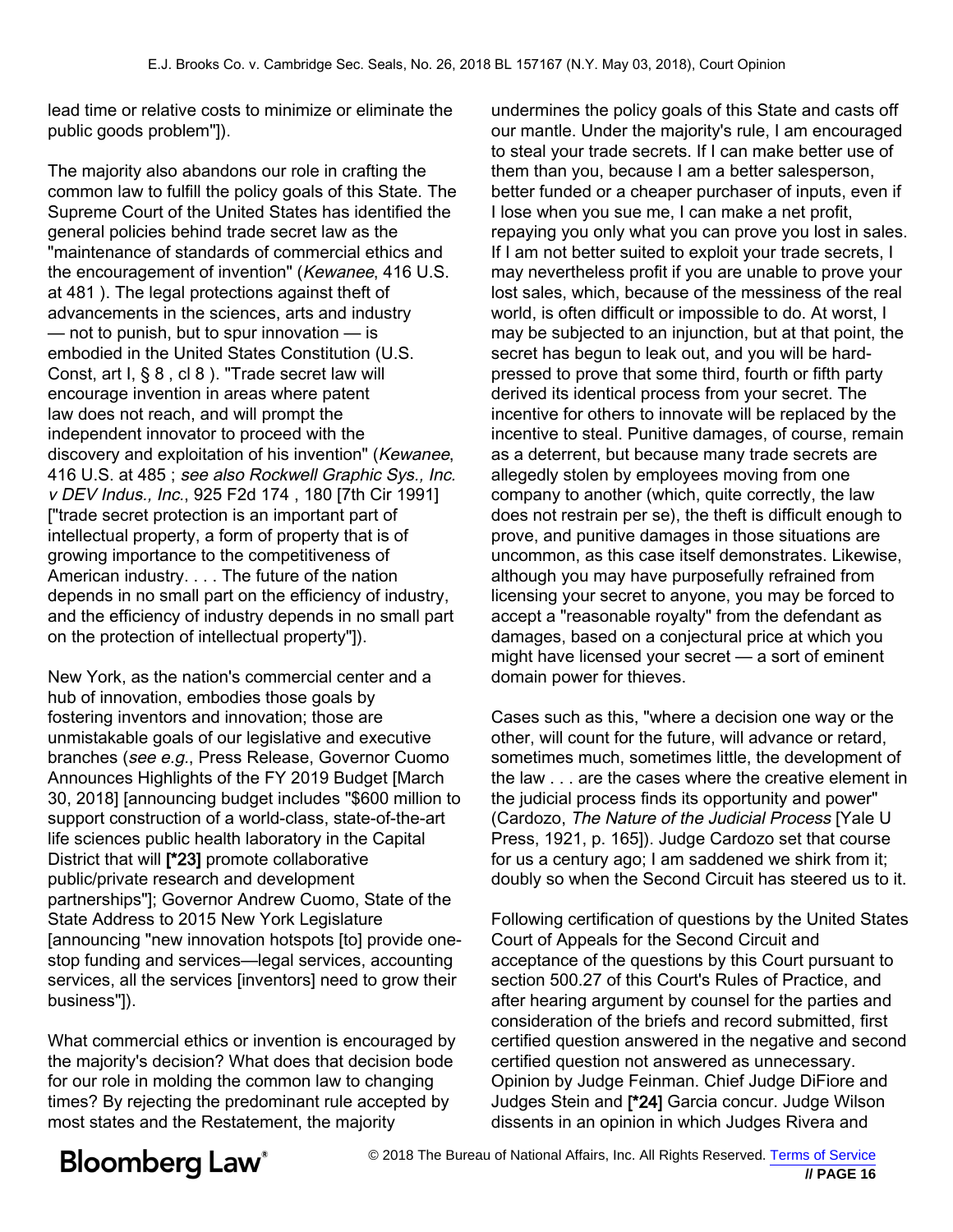Fahey concur.

Decided May 3, 2018

#### fn1

We also accepted the following certified question from the Second Circuit: "If the answer to the first question is yes,' whether prejudgment interest under New York Civil Practice Law and Rules ("CPLR") § 5001(a) is mandatory where a plaintiff recovers damages as measured by the defendant's avoided costs" ( id. at 752 ). We do not reach the second question because we answer the first question in the negative.

### fn2

TydenBrooks also asserted claims under the federal "Lanham Act," 15 U.S.C. § 1125(a) , and the District Court exercised supplemental jurisdiction over the New York common law claims pursuant to 28 U.S.C. § 1367 . TydenBrooks' Lanham Act claims are not at issue here.

#### fn3

TydenBrooks' damages expert further testified that this figure would be \$7.8 to \$16.6 million if "fully burdened costs," i.e., retirement and health benefits, are taken into account.

#### fn4

Section 5001(a) provides that "[i]nterest shall be recovered upon a sum awarded . . . because of an act or omission depriving or otherwise interfering with title to, or possession or enjoyment of, property, except that in an action of an equitable nature, interest and the rate and date from which it shall be computed shall be in the court's discretion."

#### fn5

Indeed, the law could not categorically prevent businesses from "reaping where they have not sown" in the absence of inherently perfidious conduct and actual injury to a competitor. Virtually every form of technological and creative progress stands on ideas and information taken

# **Bloomberg Law**<sup>®</sup>

from others (see Harper & Row Publishers, Inc. v Nation Enterprises, 471 U.S. 539 , 582 , 105 S. Ct. 2218 , 85 L. Ed. 2d 588 [1985] [Brennan, J., dissenting]).

### fn6

The Court noted that "[a] wrongdoer who has imitated the containers of the plaintiff and has used the secret formulas and processes belonging to the plaintiff might be compelled to yield up his gains to the true owner, upon a principle analogous to that which charges a trustee with the profits acquired by wrongful use of the *cestui que trust*" ( id. at 199, quoting Hamilton-Brown Shoe Co. v Wolf Brothers & Co., 240 U.S. 251 , 259 , 36 S. Ct. 269 , 60 L. Ed. 629 , 1916 Dec. Comm'r Pat. 281 [1916]). However, as the defendant did not actually make any profits, no such constructive trust was imposed ( id. at 198).

### fn7

The term "unjust enrichment" (or "restitution") can refer to a number of distinct concepts, and courts employing these terms have meant different things in different contexts (see generally Doug Rendleman, Measurement of Restitution: Coordinating Restitution with Compensatory Damages and Punitive Damages, 68 Wash & Lee L Rev 973 [2011] [describing multiple concepts that have historically been referred to as "restitution" and noting that "(o)ur court-made common law jurisprudence has not developed fences around the doctrines to define exact boundaries"]). As a remedy, unjust enrichment, in contrast to damages, is designed to avoid wrongful gains rather than compensate the plaintiff for its losses (see The Law of Remedies: Damages, Equity, Restitution, § 4.1[1] [2d ed. 1993]). As a cause of action, however, unjust enrichment simply refers to liability imposed on a defendant who has been enriched apart from a breach of an independent legal duty (see Corsello, 18 NY3d at 790-791 ).

### fn8

The first certified question is really three separate questions, one each for trade secret theft, unfair competition and unjust enrichment. The Second Circuit certified an additional question concerning prejudgment interest, to be answered if any of the

© 2018 The Bureau of National Affairs, Inc. All Rights Reserved. [Terms of Service](http://www.bna.com/terms-of-service-subscription-products)  **// PAGE 17**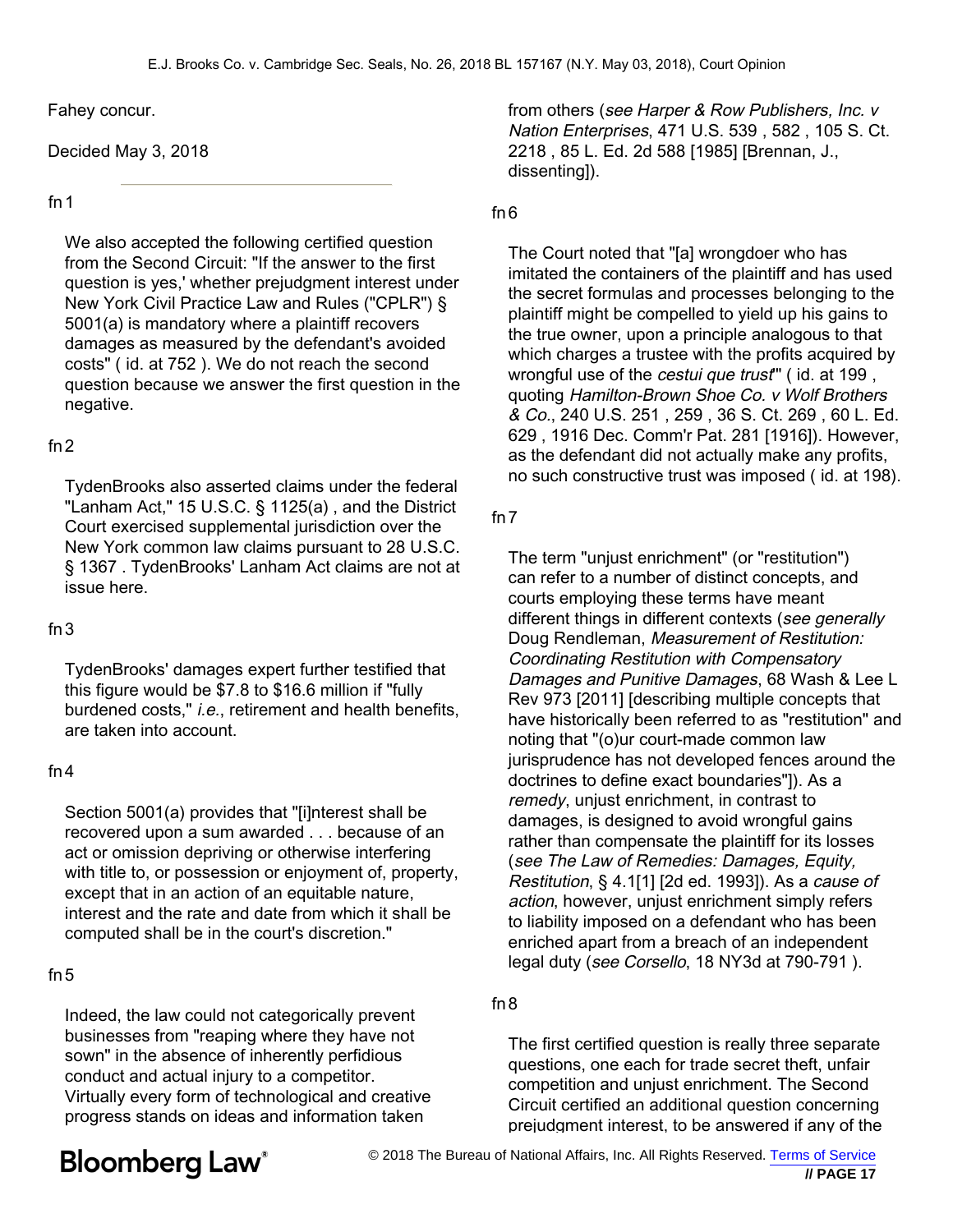other questions was answered in the affirmative. Because the majority has not answered that question, I also do not.

fn9

The majority's objection that we cannot measure "plaintiff's actual expenditures, a known quantity, by defendant's projected expenditures, an unknown one," is a challenge suitably made by defense counsel in attacking a plaintiff's damage model, but not a basis to deny recovery as a matter of law (majority op at 13). Avoided-cost damages do not attempt to measure plaintiff's actual expenditures; they measure plaintiff's loss — the loss of the exclusive use of the trade secret — by providing an approximation of its value: what would it cost the defendant to have developed the secret on its own? Here, TydenBrooks' damage model consisted of two components: capital costs for construction of the machines incorporating the trade secrets, and labor costs associated with the development of the trade secrets and incorporation into the first-generation machines. The \$1,886,395 of capital costs included in the damage estimate was — without any adjustment — the capital cost TydenBrooks itself incurred. So, when the majority says, "TydenBrooks did not present any evidence, or otherwise argue, that CSS' avoided costs could be a proxy for its own losses (such as investment losses)," that is flatly incorrect, at least as to the \$1,886,395 of capital costs (majority op at 2).

The labor cost component was based on a high and a low estimate of the number of hours TydenBrooks spent developing the trade secrets, allocated by the type of work involved to specific persons (or types of persons) actually employed by Cambridge Security Seals, and multiplied by the monthly cost of each of those employees. That is, instead of claiming that Cambridge Security Seals could have hired the relevant employees at the wages paid by TydenBrooks, TydenBrooks used Cambridge Security Seals' actual rate of pay, multiplied by an estimate of the actual hours it needed to develop the trade secrets. There is nothing "unsubstantial or imaginary" about that method (majority op at 14). If the hourly rates or estimated hours are overstated, it is up to a defendant to challenge them by contrary evidence, including expert opinion.

fn10

Indeed, defendant here attempted that proof; from what we can tell based on the verdict, the jury here credited Cambridge Security Seals' attack on the avoided-cost damages proffered by TydenBrooks, awarding \$3.9 million in damages instead of the \$7.8-16.6 million claimed by TydenBrooks' expert.

### fn11

For example, if an injunction issued before a defendant had made any use or disclosure of the trade secrets, avoided costs would most likely not be an appropriate measure of damage.

### fn12

The claim in Santa's Workshop Inc. v Sterling (3 NY2d 757 , 143 N.E.2d 529 , 163 N.Y.S.2d 986 [1957], affg 2 AD2d 262 , 153 N.Y.S.2d 839 [3d Dept 1956]) was that defendant diverted plaintiff's customers by unlawfully imitating plaintiff's advertising and publicity materials. David Fox & Sons, Inc. v King Poultry Co. (23 NY2d 914 , 246 N.E.2d 166 , 298 N.Y.S.2d 314 [1969], revg on dissenting op, 30 A.D.2d 789 , 292 N.Y.S.2d 21 [1st Dept 1968]) and McRoberts Protective Agency, Inc. v Lansdell Protective Agency, Inc. (61 A.D.2d 652 , 403 N.Y.S.2d 511 [1st Dept 1978]) turned on even narrower grounds involving specific deductions and net-vs.-gross profits. Under the specific facts of those cases, in which no plaintiff sought development costs or avoided costs as damages, plaintiff's profits may often have been the best measure of damages, but not always so (see Epstein Eng'g, P.C. v Cataldo, 124 AD3d 420, 421, 1 N.Y.S.3d 38 [1st Dept 2015] ["Plaintiff may elect to measure its damages in this unfair competition action by reference to the profits made by defendants from clients or business opportunities diverted from plaintiff"] [emphasis added]).

## fn13

It is noteworthy that the "unjust gains" in Underhill referred to the defendant's profits, not the tamer, more directly-related amount of avoided costs.

### fn14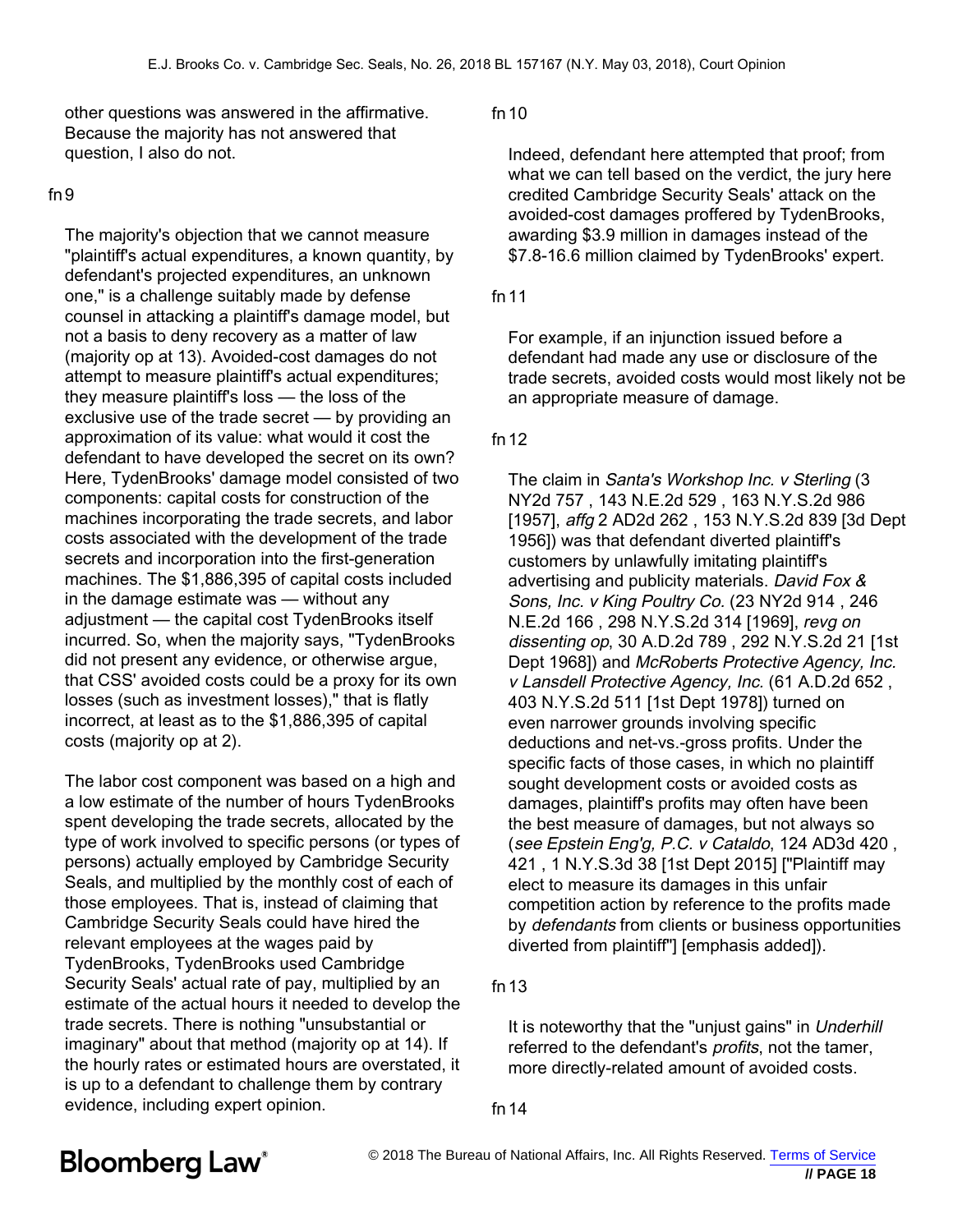If the only form of damages available were the entirety of a defendant's profits, the results would sometimes be unjustified; for example, a valve manufacturer stealing my trade secret relating to valve manufacture would pay all its profits to me, as would an automobile manufacturer who stole my valve trade secret and used it in the tires of cars it sold — including all the profits on the cars. A trade secret thief who broadly published but made no commercial use of my trade secrets would owe me nothing; one who, through great skill and effort. successfully commercialized them beyond anything I ever could have accomplished would owe me everything.

### fn15

If cited to show that trade secret plaintiffs may not ever bring a claim for unjust enrichment, Corsello and Clark-Fitzpatrick hold nothing of the kind (because trade secret thieves do not usually steal by contract), and, as mentioned above, any such holding is far beyond the scope of the certified question.

### fn16

The availability of unjust enrichment in trade secret actions is particularly equitable (see Risch, 11 Marq Intell Prop L Rev at 59 ["Because the economic justification of trade secrets differs from the justification for patents and copyrights, disgorging unjust enrichment is important. If the competitor values the secret in an amount more than the owner will lose or if the court undervalues the amount of the owner's loss, then the competitor will have an incentive to spend more on appropriation. In turn, this will cause the owner to spend more on protection than it otherwise might need to if it had the remedy, leading to the same arms race' without a commensurate gain in expected social value. Thus, the law disgorges the additional benefit in order to reduce the competitor's incentive to focus more resources on appropriation"]).

### fn17

Wright and Miller's Federal Practice and Procedure § 2662 provides a full explanation:

"Perhaps most significantly subdivision (c) is designed to implement the merger of law and equity mandated by Rule 2 by allowing relief to be given that is consistent with what is shown to be necessary to compensate the parties or remedy the situation without regard to the constraints of the antiquated and rigid forms of action. At common law it was held that plaintiff could not recover anything other than the relief specifically requested in the ad damnum clause of the complaint. In equity, however, the general practice was for plaintiff to demand whatever special relief desired and then to add a prayer for general relief. If the court decided that the evidence did not justify the specific remedy requested, it could rely on the general prayer for relief for the purpose of granting the relief to which plaintiff actually was entitled. Rule 54(c) adopts the more liberal approach used by the equity courts for all civil actions, whether they formerly would be brought at law or in equity, as long as defendant has not defaulted. In this way the rule effectuates one of the objectives of the federal rules—the development of a uniform procedure for all civil actions"

(See also 10-54 Moore's Federal Practice, Civil § 54.70).

In any event, TydenBrooks expressly sought equitable relief in its complaint: "That the Defendants be adjudged to have been unjustly enriched . . . and that Defendants be required to disgorge the profits gained as a result of their conduct and actions and any other appropriate equitable remedy including that the Defendants be enjoined from such unlawful act or practice."

### fn18

Private goods are, in the Economics parlance, rivalrous and excludable. That is, if I consume my \$5 sandwich, you cannot ("rivalrous"), and I can readily prevent you from consuming it ("excludable"). If I create a secret recipe for the sauce used on my sandwiches, your using the recipe does not stop me from using it too ("nonrivalrous"), and — absent legal protection — I cannot easily prevent you from using the recipe once you learn it ("nonexcludable").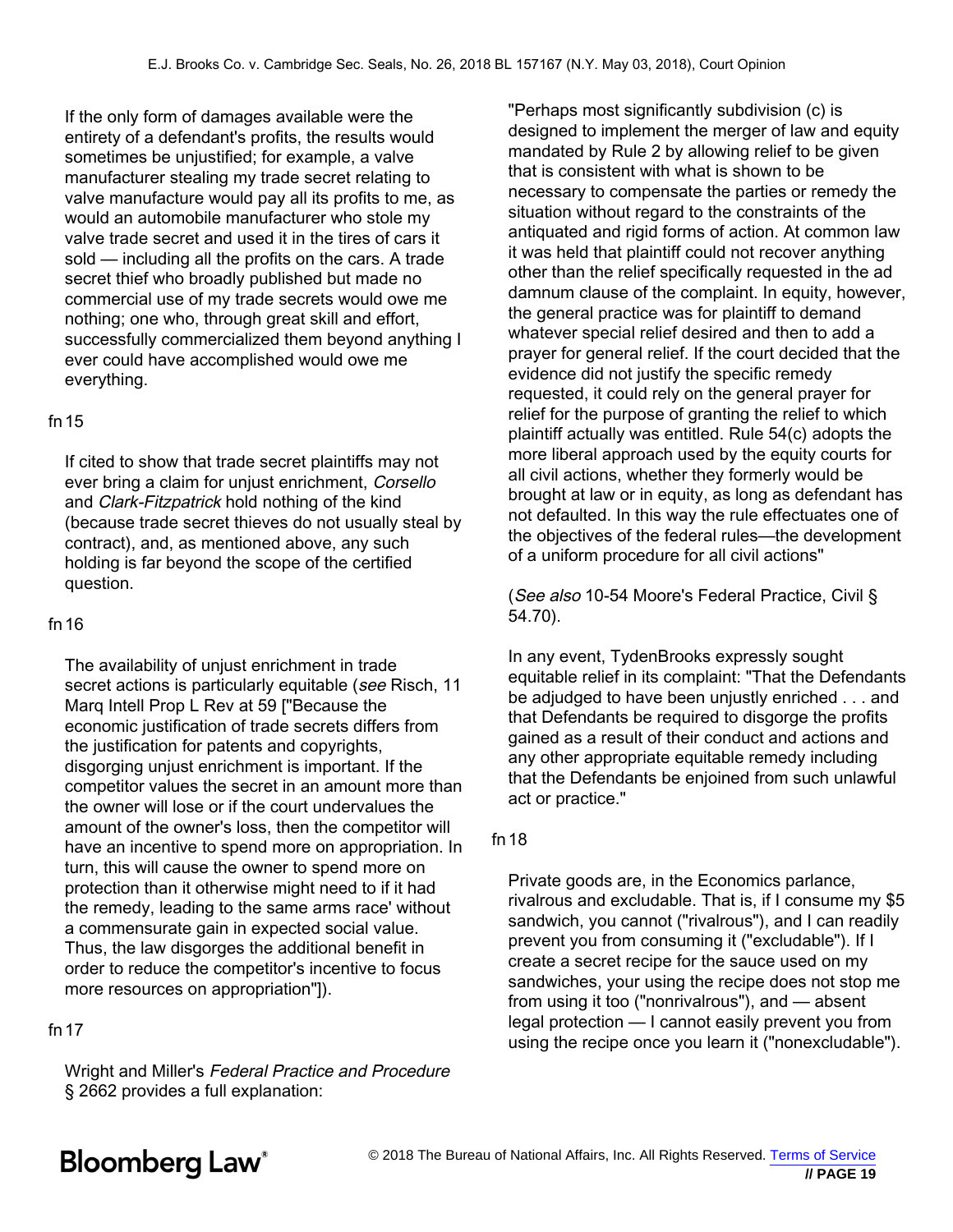E.J. Brooks Co. v. Cambridge Sec. Seals, No. 26, 2018 BL 157167 (N.Y. May 03, 2018), Court Opinion